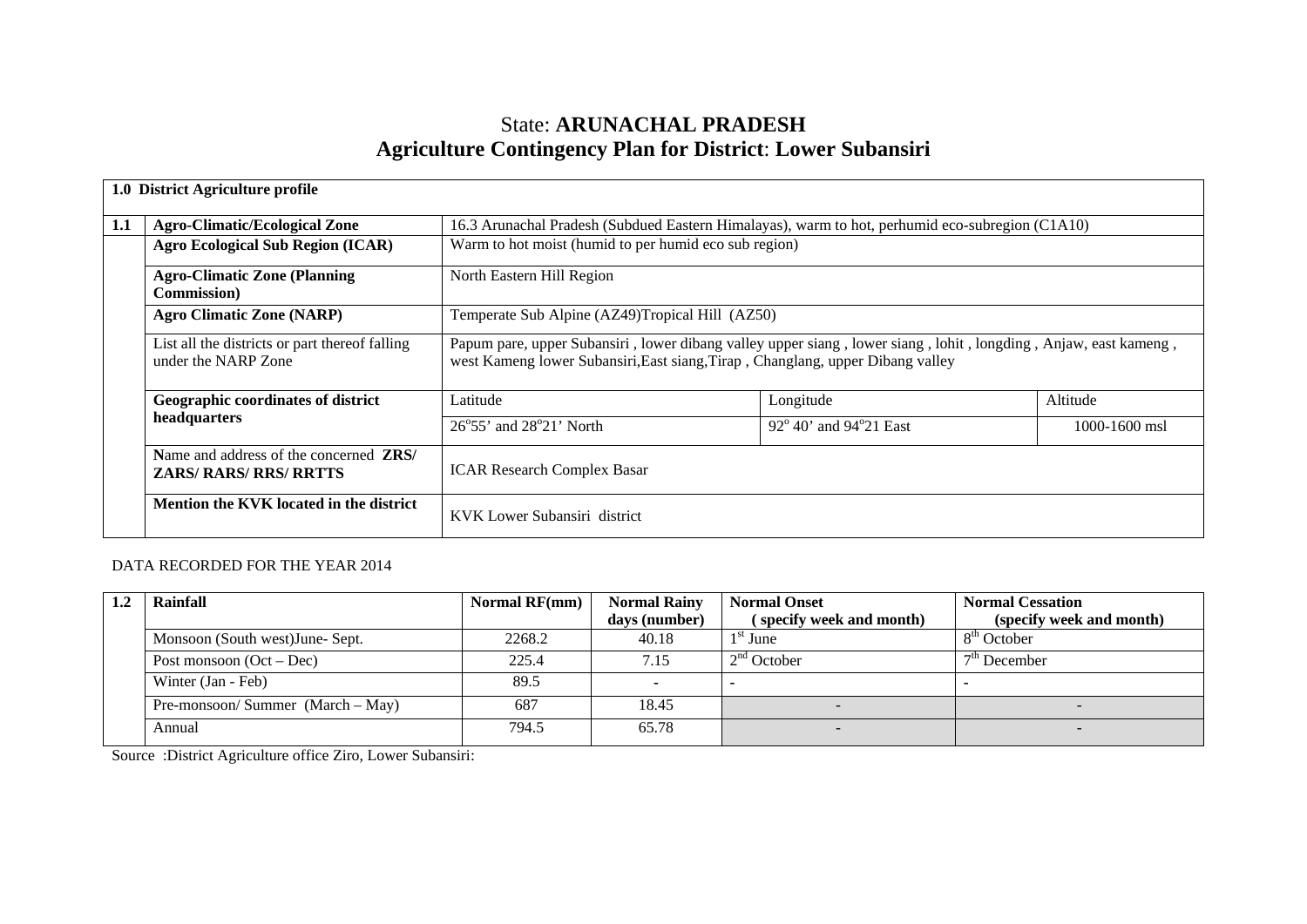| 1.3 | Land use         | Geographical   | Cultivable         | Forest | Land under         | Permanent   | Cultivable           | Land       | Barren and       | Current   | Other        |
|-----|------------------|----------------|--------------------|--------|--------------------|-------------|----------------------|------------|------------------|-----------|--------------|
|     | pattern of the   | area ('000 ha) | area               | area   | non-               | Pastures    | wasteland            | under      | uncultivable     | Fallows   | fallow       |
|     | district (latest |                | $(000 \text{ ha})$ | (000)  | agricultural use   | $(000)$ ha) | $^{\prime}$ (000 ha) | Misc. tree | land $('000 ha)$ | ('000 ha) | <sup>S</sup> |
|     | statistics)      |                |                    | ha)    | $^{\prime}000$ ha) |             |                      | crops and  |                  |           | (000)        |
|     |                  |                |                    |        |                    |             |                      | groves     |                  |           | ha)          |
|     |                  |                |                    |        |                    |             |                      | ('000 ha)  |                  |           |              |
|     | Area ('000 ha)   | 350.8          | 18.38              | 867.3  | 0.85               | 0.43        | .05                  | .09        | 0.68             | 2.95      | 1.27         |
|     |                  |                |                    |        |                    |             |                      |            |                  |           |              |

\*Census of India 2011, Ministry of Home Affairs, Government of India

\$ FSI (Forest Survey of India, Ministry of Environment, 2011)

¥ Inclusive of Kurung Kumey District

\*Source: Directorate of Economics and Statistics, Ministry of Agriculture, Govt. of. India.(Data provided for the year 2011)

| 1.4 | Major Soils (common names like red sandy loam deep soils | Area ('000 ha)     | Percent $(\% )$ of total |
|-----|----------------------------------------------------------|--------------------|--------------------------|
|     | $(\text{etc.},)^*$                                       |                    |                          |
|     | Red clayey soils                                         | DATA NOT AVAILABLE |                          |
|     | 2 Lateritic soils                                        |                    |                          |
|     | 3 Alluvial colluvial soils (partly saline)               |                    |                          |
|     | 4 Alluvial-colluvial soils                               |                    |                          |
|     | 5 Lateritic gravelly soils                               |                    |                          |
|     | 6 Rock land and water bodies                             |                    |                          |
|     | 7 Medium deep black soils                                |                    |                          |
|     | 8 Red gravelly loam soils                                |                    |                          |
|     | 9 Red gravelly clay loam soils                           |                    |                          |
|     | Others (specify):                                        |                    |                          |
|     | Loamy sand                                               |                    |                          |
|     | Sandy loam                                               |                    |                          |

Source :District Agriculture office Ziro, Lower Subansiri:

| 1.5 | <b>Agricultural land use</b> | Area $(900 \text{ ha})$ | Cropping intensity % |
|-----|------------------------------|-------------------------|----------------------|
|     | Net sown area                | 12.03                   | 131.4%               |
|     | Area sown more than once     | 3.78                    |                      |
|     | Gross cropped area           | 15.81                   |                      |

\*Source: Directorate of Economics and Statistics, Ministry of Agriculture, Govt. of. India.(Data provided for the year 2011-12)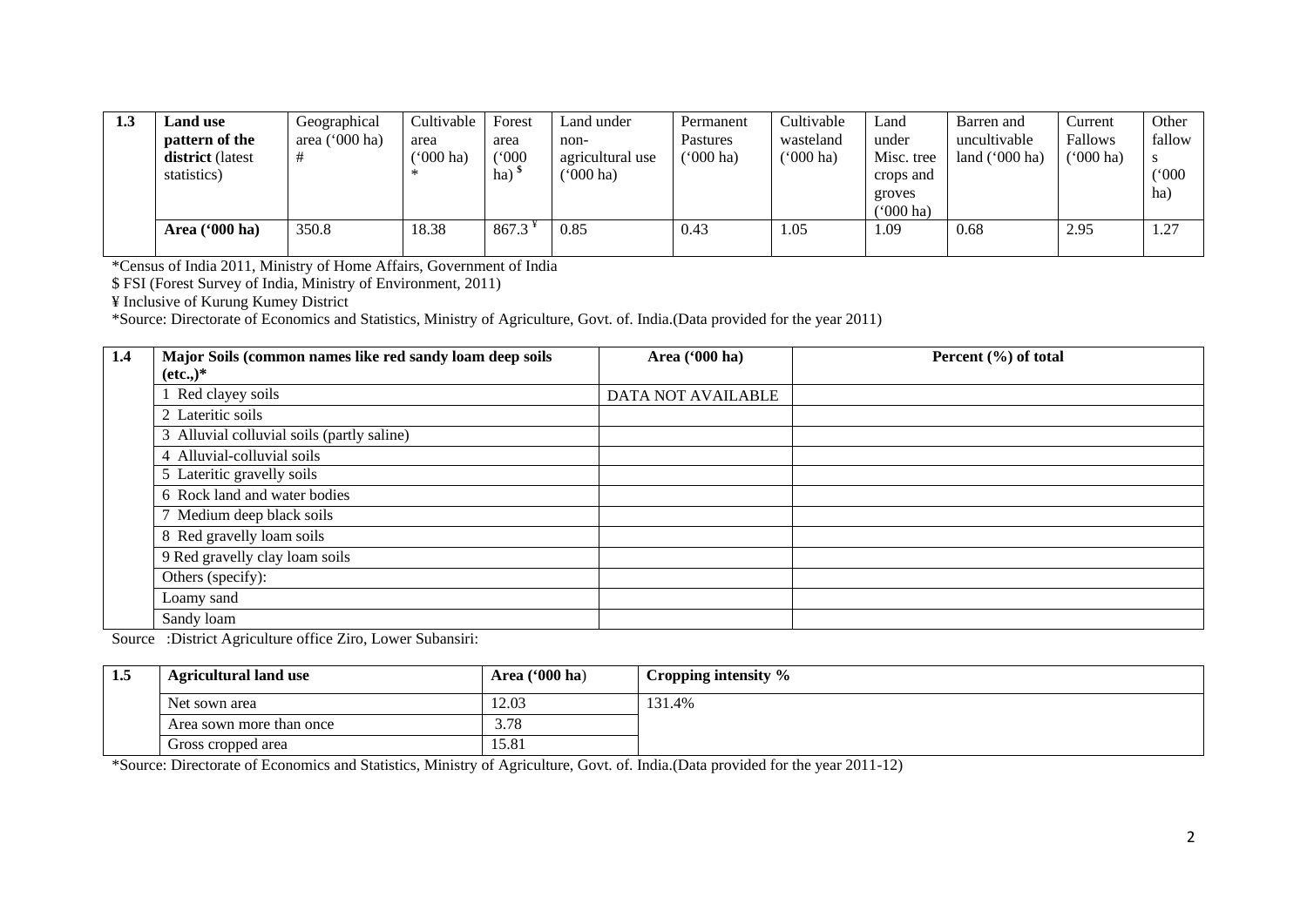| <b>Irrigation</b>                                                                                       | Area ('000 ha)                                                                                 |                                                                                                                  |                                                                                                      |  |  |  |
|---------------------------------------------------------------------------------------------------------|------------------------------------------------------------------------------------------------|------------------------------------------------------------------------------------------------------------------|------------------------------------------------------------------------------------------------------|--|--|--|
| Net irrigated area                                                                                      | 6.96                                                                                           |                                                                                                                  |                                                                                                      |  |  |  |
| Gross irrigated area                                                                                    | 6.96                                                                                           | Source : District Statistical office Lower Subansiri 2010-2011<br>source - * SREP ATMA, lower Subansiri district |                                                                                                      |  |  |  |
| <b>Sources of Irrigation</b>                                                                            |                                                                                                | Area ('000 ha)                                                                                                   | % of total irrigated area                                                                            |  |  |  |
| Canals**                                                                                                |                                                                                                |                                                                                                                  |                                                                                                      |  |  |  |
| Tanks **                                                                                                |                                                                                                |                                                                                                                  |                                                                                                      |  |  |  |
| Open wells**                                                                                            |                                                                                                |                                                                                                                  |                                                                                                      |  |  |  |
| Bore wells**                                                                                            | $-$                                                                                            |                                                                                                                  |                                                                                                      |  |  |  |
| Lift irrigation schemes**                                                                               |                                                                                                |                                                                                                                  |                                                                                                      |  |  |  |
| Micro-irrigation**                                                                                      |                                                                                                |                                                                                                                  |                                                                                                      |  |  |  |
| Other sources(Stream flow)                                                                              |                                                                                                |                                                                                                                  |                                                                                                      |  |  |  |
| <b>Total Irrigated Area</b>                                                                             |                                                                                                |                                                                                                                  |                                                                                                      |  |  |  |
| Pump sets                                                                                               |                                                                                                |                                                                                                                  |                                                                                                      |  |  |  |
| No. of Tractors                                                                                         |                                                                                                |                                                                                                                  |                                                                                                      |  |  |  |
| Groundwater availability and use* (Data<br>source: State/Central Ground water<br>Department /Board)**** | No. of blocks/<br><b>Tehsils</b>                                                               | $(\% )$ area                                                                                                     | Quality of water (specify the problem<br>such as high levels of arsenic, fluoride,<br>saline etc)    |  |  |  |
| Over exploited                                                                                          | <b>NIL</b>                                                                                     |                                                                                                                  |                                                                                                      |  |  |  |
| Critical                                                                                                | <b>NIL</b>                                                                                     |                                                                                                                  |                                                                                                      |  |  |  |
| Semi-critical                                                                                           | <b>NIL</b>                                                                                     |                                                                                                                  |                                                                                                      |  |  |  |
| Safe                                                                                                    |                                                                                                |                                                                                                                  | The quality of ground water is generally<br>safe, as these chemicals are with in the<br>normal range |  |  |  |
| Wastewater availability and use                                                                         | <b>NA</b>                                                                                      |                                                                                                                  |                                                                                                      |  |  |  |
| Ground water quality                                                                                    | The quality of ground water is generally safe, as these chemicals are with in the normal range |                                                                                                                  |                                                                                                      |  |  |  |

\*\* Data not available

\*Source: Directorate of Economics and Statistics, Ministry of Agriculture, Govt. of. India.(Data provided for the year 2008-09)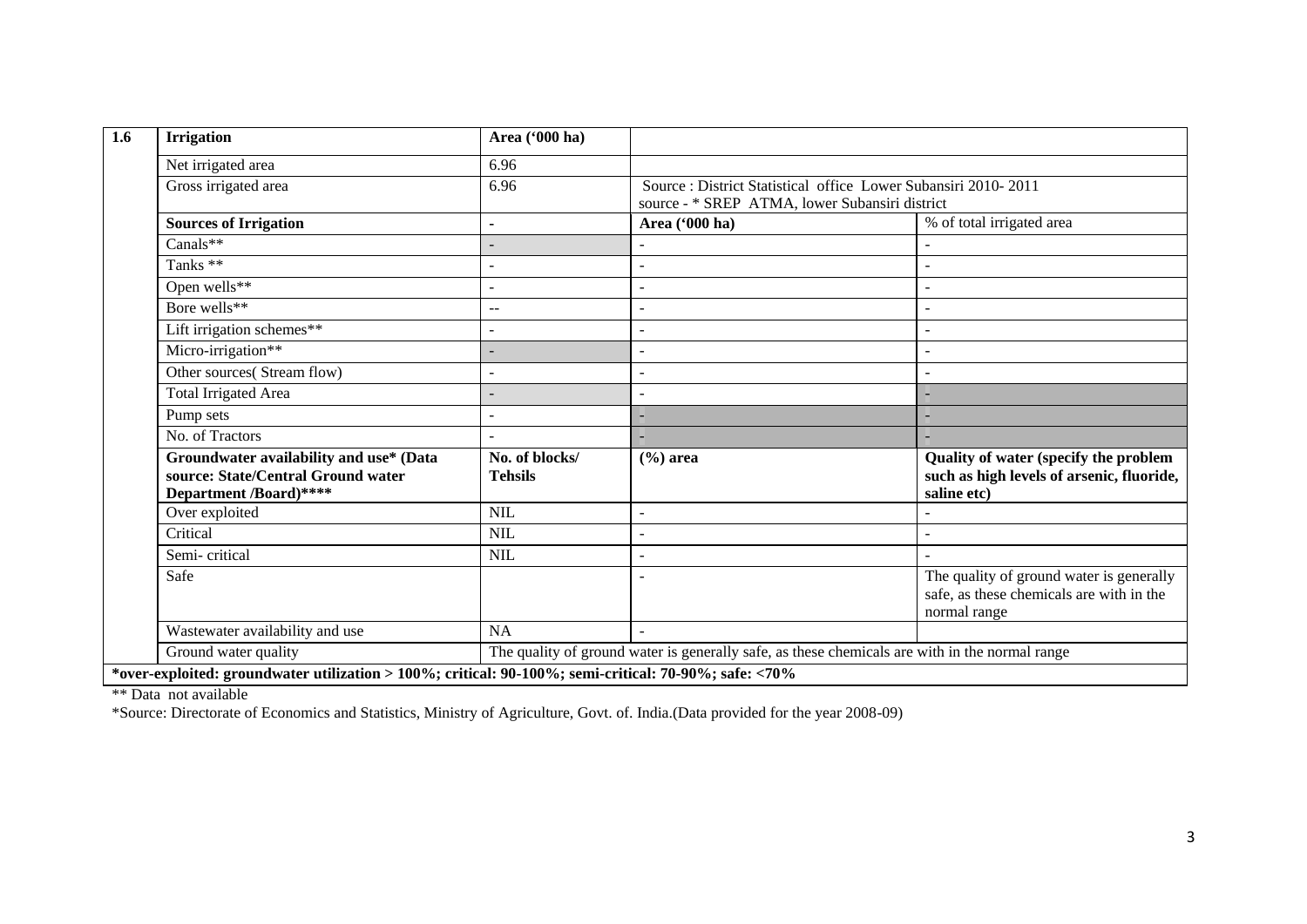| 1.7a             | Major field crops cultivated                                                                      |                  | Area ('000 ha) |              |                          |                          |                          |                          |        |  |  |  |  |
|------------------|---------------------------------------------------------------------------------------------------|------------------|----------------|--------------|--------------------------|--------------------------|--------------------------|--------------------------|--------|--|--|--|--|
|                  |                                                                                                   |                  | <b>Kharif</b>  |              |                          | Rabi                     |                          |                          | Grand  |  |  |  |  |
|                  |                                                                                                   | <b>Irrigated</b> | <b>Rainfed</b> | <b>Total</b> | <b>Irrigated</b>         | <b>Rainfed</b>           | <b>Total</b>             | <b>Summer</b>            | total  |  |  |  |  |
|                  | Jhum paddy                                                                                        | ۰                |                |              | $\overline{\phantom{a}}$ | $\sim$                   |                          | $\sim$                   |        |  |  |  |  |
| $\overline{2}$   | <b>TRC/WRC Paddy</b>                                                                              |                  | 8.3729         | 8.3729       | $\overline{\phantom{a}}$ | $\blacksquare$           |                          | $\blacksquare$           | 8.3729 |  |  |  |  |
| 3                | <b>Maize</b>                                                                                      | ۰                | 0.650          | 0.650        | $\sim$                   | $\overline{\phantom{a}}$ |                          | $\overline{\phantom{a}}$ | 0.650  |  |  |  |  |
| 4                | <b>Millet</b>                                                                                     | ۰                | 1.503          | 1.503        | $\sim$                   | $\sim$                   | $\overline{\phantom{a}}$ | $\overline{\phantom{a}}$ | 1.503  |  |  |  |  |
| 5                | <b>Oilseeds</b>                                                                                   |                  | 0.910          | 0.910        |                          | $\blacksquare$           |                          | $\overline{\phantom{a}}$ | 0.910  |  |  |  |  |
| 6                | <b>Ginger</b>                                                                                     | ۰                | 0.192          | 0.192        | $\sim$                   | $\blacksquare$           | $\overline{\phantom{a}}$ | $\sim$                   | 0.192  |  |  |  |  |
|                  | <b>Pulses</b>                                                                                     |                  |                |              |                          | 0.391                    | 0.391                    |                          | 0.391  |  |  |  |  |
| 1.7 <sub>b</sub> | Source: Statistical Handbook of Lower Subansiri Distt. 2011<br><b>Horticulture crops - Fruits</b> |                  |                |              |                          |                          |                          |                          |        |  |  |  |  |
|                  |                                                                                                   |                  | <b>Total</b>   |              |                          | <b>Irrigated</b>         | Rainfed ('000 ha)        |                          |        |  |  |  |  |
|                  | Pineapple                                                                                         |                  | 0.021          |              |                          |                          |                          | 0.021                    |        |  |  |  |  |
| $\overline{2}$   | Banana                                                                                            |                  | 0.023          |              |                          | $\overline{a}$           |                          | 0.023                    |        |  |  |  |  |
| $\mathfrak{Z}$   | kiwi                                                                                              |                  | 0.0165         |              |                          | $\overline{\phantom{a}}$ |                          | 0.0165                   |        |  |  |  |  |
| $\overline{4}$   |                                                                                                   |                  | 0.021          |              |                          | ٠                        |                          | 0.021                    |        |  |  |  |  |
|                  | plum                                                                                              |                  |                |              |                          |                          |                          |                          |        |  |  |  |  |
| 5                | pears                                                                                             | 0.023            |                |              | $\qquad \qquad -$        |                          |                          | 0.023                    |        |  |  |  |  |
| 6                | peach                                                                                             |                  | 0.165          |              | $\overline{\phantom{a}}$ |                          |                          | 0.165                    |        |  |  |  |  |

# **1.7 Area under major field crops & horticulture (as per latest figures) (Specify year 2013-14)**

| 1.7c | <b>Horticulture crops – Vegetables</b>                                 | Total area ('000 ha) | Irrigated area ('000 ha) | Rainfed area ('000 ha) |  |  |  |  |  |  |  |
|------|------------------------------------------------------------------------|----------------------|--------------------------|------------------------|--|--|--|--|--|--|--|
| . .  | Leafy vegetable                                                        |                      |                          | 3.203                  |  |  |  |  |  |  |  |
|      | Colocasia                                                              | 0.028                |                          |                        |  |  |  |  |  |  |  |
|      | Chilli                                                                 | 0.027                | -                        |                        |  |  |  |  |  |  |  |
|      | Pea                                                                    | 0.017                |                          |                        |  |  |  |  |  |  |  |
|      | Onion                                                                  | 0.001                |                          |                        |  |  |  |  |  |  |  |
| 6.   | Cabbage                                                                | 0.056                | 0.038                    |                        |  |  |  |  |  |  |  |
|      | Tomato                                                                 | 0.049                |                          |                        |  |  |  |  |  |  |  |
|      | Source: District Agriculture Census, Ziro, Distt. Lower Subansiri 2010 |                      |                          |                        |  |  |  |  |  |  |  |
|      |                                                                        |                      |                          |                        |  |  |  |  |  |  |  |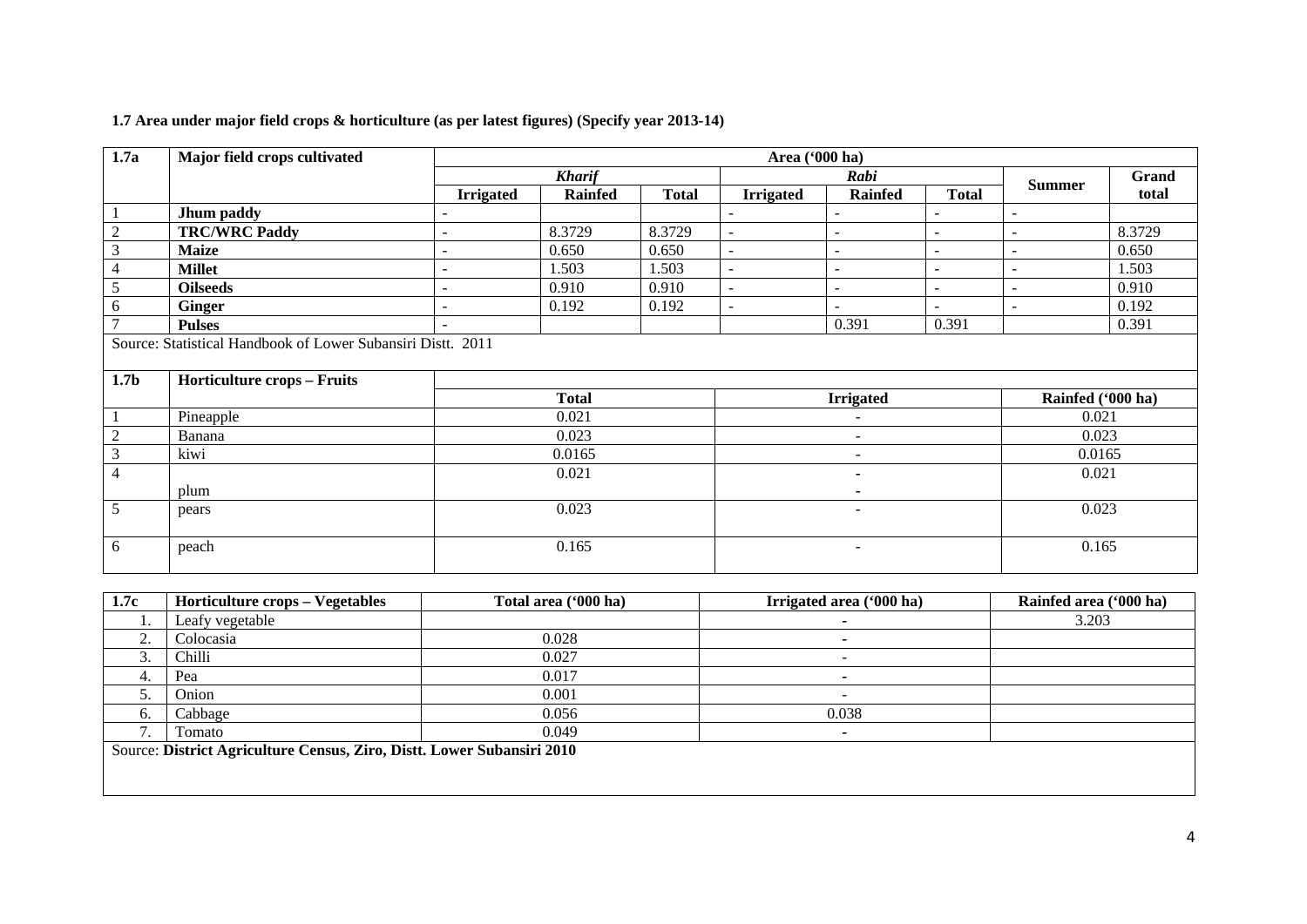| 1.7d             | <b>Medicinal and Aromatic crops</b>                         | Total area ('000 ha) |                                  | Irrigated area ('000 ha) |                                    | Rainfed area ('000 ha) |                                     |
|------------------|-------------------------------------------------------------|----------------------|----------------------------------|--------------------------|------------------------------------|------------------------|-------------------------------------|
|                  | Medicinal and Aromatic crops                                |                      | Data not available               |                          |                                    |                        | Data not available                  |
|                  | $*$ For the year 2009-10                                    |                      |                                  |                          |                                    |                        |                                     |
| 1.7e             | <b>Plantation crops</b>                                     |                      | Total area ('000 ha)             | Irrigated area ('000 ha) |                                    |                        | Rainfed area ('000 ha)              |
|                  | Coconut                                                     |                      |                                  |                          |                                    |                        |                                     |
| $\overline{2}$   | Cashew                                                      |                      |                                  |                          |                                    |                        |                                     |
| Others           | Eg., industrial pulpwood crops etc.                         |                      | Data not available               |                          |                                    |                        |                                     |
| (Specify)        |                                                             |                      |                                  |                          |                                    |                        |                                     |
| 1.7f             | <b>Fodder crops</b>                                         |                      | Total area ('000 ha)             | Irrigated area ('000 ha) | <b>Rainfed area</b><br>$(900)$ ha) |                        | <b>Remarks</b>                      |
|                  |                                                             |                      | $\blacksquare$                   | $\blacksquare$           |                                    |                        | <b>Information not</b>              |
|                  | $\overline{2}$                                              |                      | $\blacksquare$                   | $\blacksquare$           | $\blacksquare$                     |                        | available                           |
| 3                |                                                             |                      | $\blacksquare$                   | $\blacksquare$           | $\blacksquare$                     |                        |                                     |
|                  | $\overline{\mathcal{L}}$                                    |                      | $\blacksquare$                   | $\blacksquare$           | $\blacksquare$                     |                        |                                     |
| $\overline{5}$   |                                                             |                      | $\blacksquare$<br>$\blacksquare$ |                          | $\blacksquare$                     |                        |                                     |
| Others           |                                                             |                      |                                  |                          |                                    |                        |                                     |
| (Specify)        |                                                             |                      |                                  |                          |                                    |                        |                                     |
| 1.7g             | <b>Grazing land</b>                                         |                      | $\blacksquare$                   | $\blacksquare$           | $\blacksquare$                     |                        | <b>Information not</b><br>available |
| 1.7 <sub>h</sub> | Sericulture etc                                             |                      |                                  |                          |                                    |                        |                                     |
| 1.7i             | Others (specify)                                            |                      |                                  |                          |                                    |                        |                                     |
| 1.8              | Livestock (in number)                                       |                      | <b>Male</b> ('000)               | Female ('000)            |                                    | <b>Total ('000)</b>    |                                     |
|                  | Non descriptive Cattle (local low yielding)                 |                      | 12.78                            | 18.37                    |                                    | 31.14                  |                                     |
|                  | Crossbred cattle                                            |                      | 1.86                             | 1.83                     |                                    | 3.69                   |                                     |
|                  | Non descriptive Buffaloes (local low yielding)              |                      |                                  |                          |                                    | ÷,                     |                                     |
|                  | <b>Graded Buffaloes</b>                                     |                      |                                  |                          |                                    | $\mathbf{r}$           |                                     |
|                  | Goat                                                        |                      | 8.83                             | 12.32                    |                                    | 21.15                  |                                     |
|                  | Others (Camel, Pig, Yak etc.)                               |                      |                                  |                          |                                    |                        |                                     |
|                  | $(i)$ Pig                                                   |                      | 11.85                            | 15.70                    |                                    | $\blacksquare$         |                                     |
|                  | Commercial dairy farms (Number)                             |                      |                                  |                          |                                    |                        |                                     |
|                  | *Source: Livestock census (Data provided for the year 2007) |                      |                                  |                          |                                    |                        |                                     |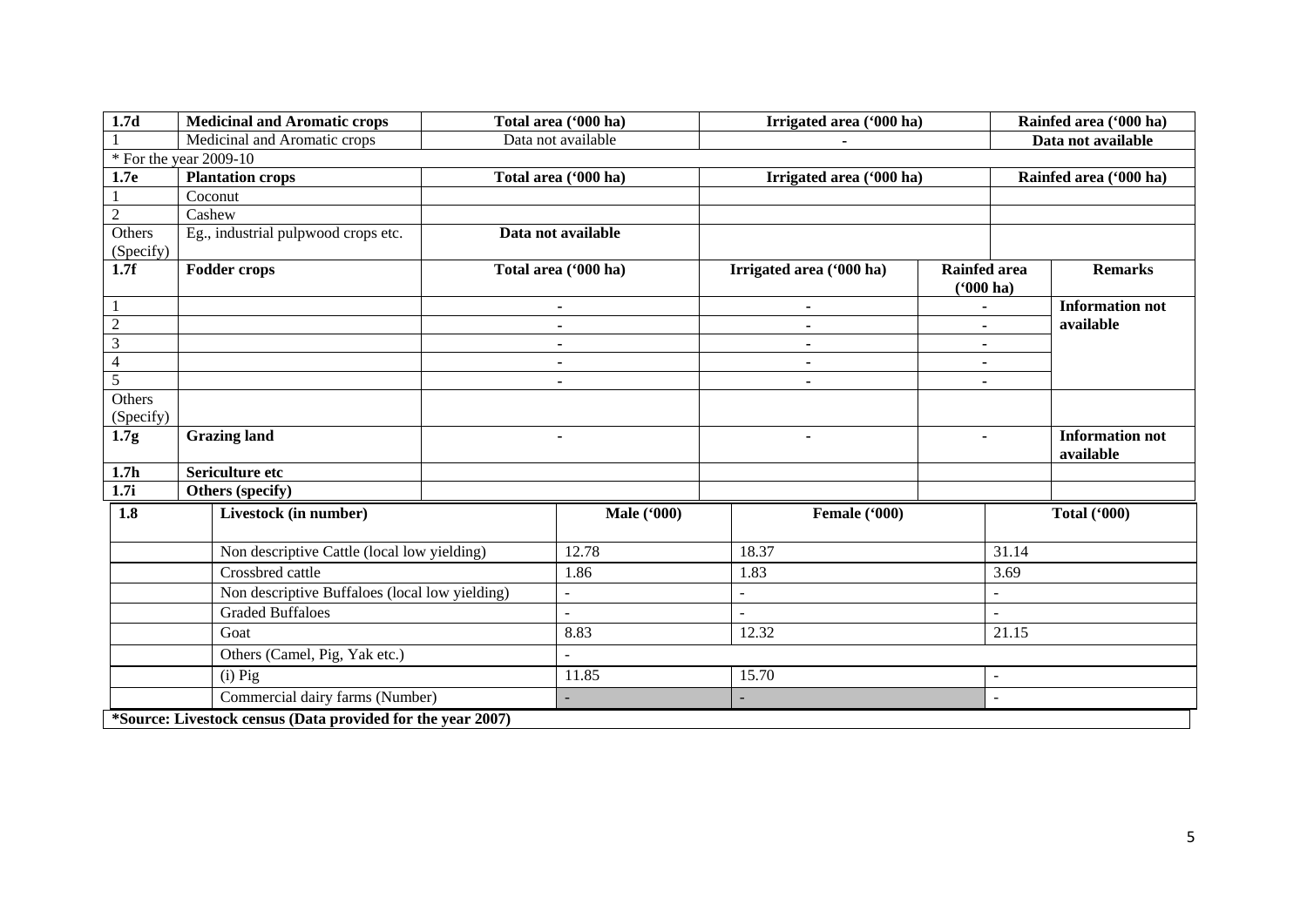| 1.9  | <b>Poultry</b>                                                            |    |                              | No. of farms           |                          |                    |                          |                      |                                          | Total No. of birds ('000) |                           |                                                        |                   |
|------|---------------------------------------------------------------------------|----|------------------------------|------------------------|--------------------------|--------------------|--------------------------|----------------------|------------------------------------------|---------------------------|---------------------------|--------------------------------------------------------|-------------------|
|      | Commercial                                                                |    |                              |                        |                          |                    |                          |                      |                                          |                           |                           |                                                        |                   |
|      | Backyard                                                                  |    |                              |                        |                          | 72.89              |                          |                      |                                          |                           |                           |                                                        |                   |
|      | Source. DATA NOT AVAILABLE.                                               |    |                              |                        |                          |                    |                          |                      |                                          |                           |                           |                                                        |                   |
| 1.10 | Fisheries (Data source: District Statistical office Lower Subansiri 2013) |    |                              |                        |                          |                    |                          |                      |                                          |                           |                           |                                                        |                   |
|      | A. Capture                                                                |    |                              |                        |                          |                    |                          |                      |                                          |                           |                           |                                                        |                   |
|      | i) Marine (Data Source:                                                   |    | No. of fishermen             | <b>Boats</b>           |                          |                    | <b>Nets</b>              |                      |                                          |                           | <b>Storage facilities</b> |                                                        |                   |
|      |                                                                           |    | <b>Fisheries Department)</b> |                        |                          |                    | Mechanized<br>mechanized |                      | Mechanized<br>(Trawl nets,<br>Gill nets) |                           |                           | Non-mechanized<br>(Shore Seines,<br>Stake & trap nets) | (Ice plants etc.) |
|      |                                                                           |    |                              |                        |                          | Not applicable     |                          |                      |                                          |                           |                           |                                                        |                   |
|      | ii) Inland (Data Source:                                                  |    | No. Farmer owned ponds       |                        | <b>No. of Reservoirs</b> |                    |                          | No. of village tanks |                                          | No of ponds& tanks        |                           |                                                        |                   |
|      | <b>Fisheries Department)</b>                                              | 54 |                              |                        | 01                       |                    |                          |                      |                                          |                           | 873                       |                                                        |                   |
|      | <b>B.</b> Culture                                                         |    |                              |                        |                          |                    |                          |                      |                                          |                           |                           |                                                        |                   |
|      |                                                                           |    |                              | Water Spread Area (ha) |                          |                    | Yield (t/ha)             |                      |                                          | Production ('000 tons)    |                           |                                                        |                   |
|      | i) Brackish water (Data Source:<br><b>MPEDA/Fisheries Department)</b>     |    | $\blacksquare$               |                        |                          |                    |                          |                      |                                          |                           |                           |                                                        |                   |
|      | ii) Fresh water (Data Source: Fisheries<br>Department)                    |    | 1070.5                       |                        |                          | Data not available |                          |                      |                                          | $\overline{\phantom{0}}$  |                           |                                                        |                   |
|      | <b>Others</b>                                                             |    | $\overline{\phantom{a}}$     |                        |                          |                    |                          |                      |                                          | $\overline{\phantom{a}}$  |                           |                                                        |                   |

# **1.11 Production and Productivity of major crop**

| 1.11<br>Name of crop                                              |            | <b>Kharif</b>         |                         |                       | Rabi                    |                       | <b>Summer</b>           |                       | <b>Total</b>            |                                           |  |  |
|-------------------------------------------------------------------|------------|-----------------------|-------------------------|-----------------------|-------------------------|-----------------------|-------------------------|-----------------------|-------------------------|-------------------------------------------|--|--|
|                                                                   |            | Production<br>(000 t) | Productivity<br>(kg/ha) | Production<br>(000 t) | Productivity<br>(kg/ha) | Production<br>(000 t) | Productivity<br>(kg/ha) | Production<br>(000 t) | Productivity<br>(kg/ha) | residue<br>as<br>fodder<br>(900)<br>tons) |  |  |
| Major Field crops (Crops to be identified based on total acreage) |            |                       |                         |                       |                         |                       |                         |                       |                         |                                           |  |  |
| Crop 1                                                            | Jhum paddy |                       |                         |                       |                         |                       |                         |                       |                         |                                           |  |  |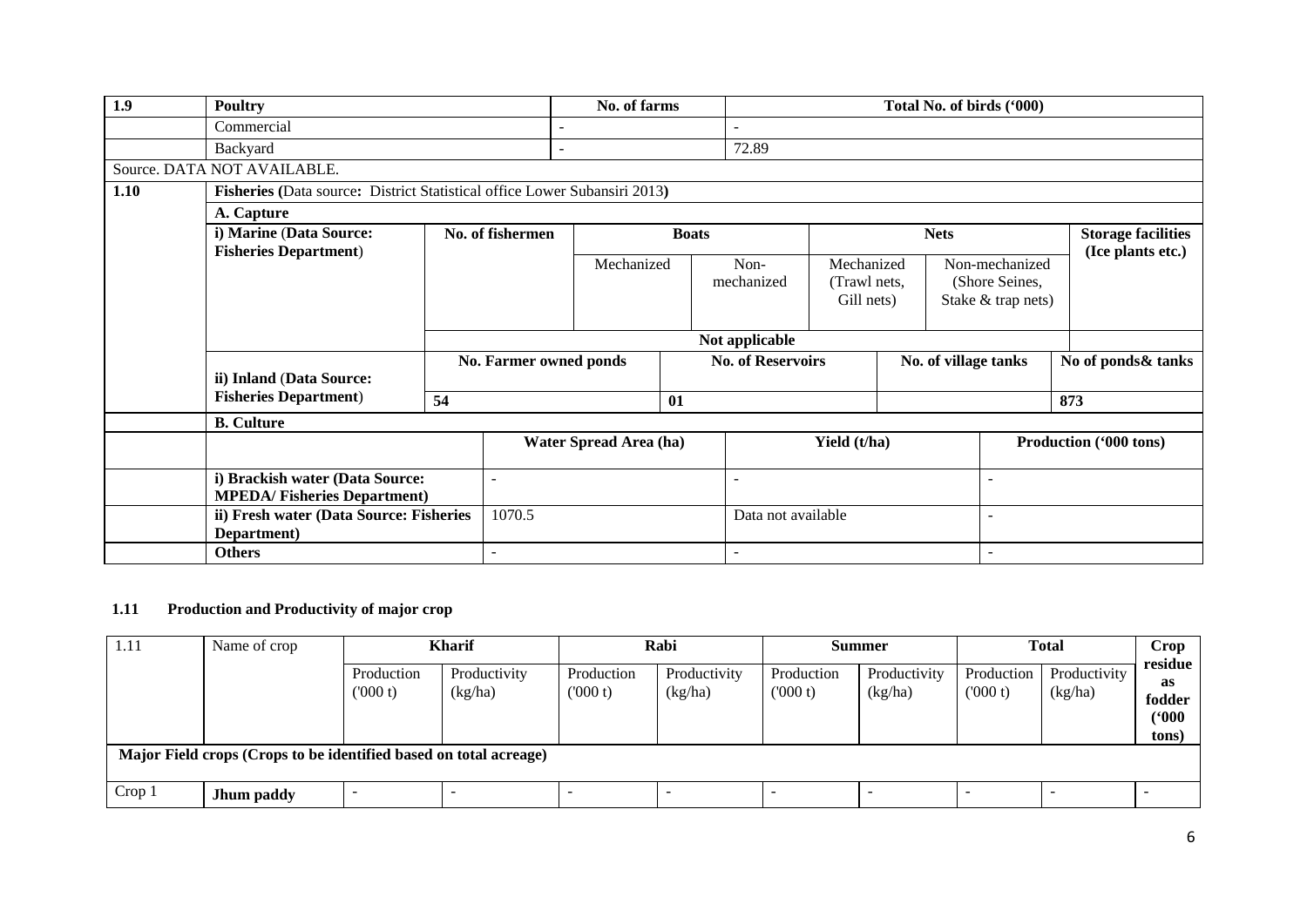| Crop 2 | <b>TRC/WRC Paddy</b> | 22.19                    | 2650                     | $\overline{\phantom{a}}$ | $\sim$                   | $\overline{\phantom{a}}$ | $\overline{\phantom{0}}$ | $\overline{\phantom{a}}$ | $\sim$                                | $\overline{\phantom{0}}$ |
|--------|----------------------|--------------------------|--------------------------|--------------------------|--------------------------|--------------------------|--------------------------|--------------------------|---------------------------------------|--------------------------|
| Crop 3 | <b>Maize</b>         | 1.33                     | 2050                     | $\overline{\phantom{a}}$ | $\overline{\phantom{a}}$ | $\overline{\phantom{a}}$ | $\overline{\phantom{0}}$ | $\overline{\phantom{a}}$ | $\hspace{0.05cm}$ – $\hspace{0.05cm}$ | $\overline{\phantom{0}}$ |
| Crop 4 | millets              | 1.58                     | 1053                     | -                        | $\sim$                   | $\overline{\phantom{0}}$ | $\overline{\phantom{0}}$ | $\overline{\phantom{a}}$ | $\overline{\phantom{a}}$              | $\overline{\phantom{0}}$ |
| Crop 5 | pulses               | 0.72                     | 1850                     |                          | $\sim$                   | -                        | $\overline{\phantom{0}}$ | $\overline{\phantom{0}}$ | $\overline{\phantom{a}}$              |                          |
| Crop 6 | Rapeseed/mustard     |                          | $\sim$                   | 1.14                     | 1250                     |                          | $\overline{\phantom{0}}$ | $\overline{\phantom{0}}$ | $\overline{\phantom{a}}$              | $\overline{\phantom{0}}$ |
|        |                      |                          |                          |                          |                          |                          |                          |                          |                                       |                          |
| Crop 1 | Pineapple            | $\overline{\phantom{a}}$ | $\sim$                   |                          | $\overline{\phantom{a}}$ | $\overline{\phantom{a}}$ | $\overline{\phantom{0}}$ | $\sim$                   | $\sim$                                |                          |
| Crop 2 | Banana               | $\overline{\phantom{a}}$ | $\sim$                   | $\sim$                   | $\sim$                   | $\overline{\phantom{a}}$ | $\overline{\phantom{0}}$ | $\overline{\phantom{a}}$ | $\overline{\phantom{a}}$              | $\overline{\phantom{0}}$ |
| Crop 3 | Lemon                | $\overline{\phantom{a}}$ | $\overline{\phantom{0}}$ | ۰.                       | $\overline{\phantom{a}}$ | $\overline{\phantom{a}}$ | $\overline{\phantom{0}}$ | $\overline{\phantom{a}}$ |                                       | $\overline{\phantom{0}}$ |
|        |                      |                          |                          |                          |                          |                          |                          |                          |                                       |                          |
| Crop 1 | vegetables           | 9.93                     | 31000                    | $\sim$                   | $\sim$                   | $\overline{\phantom{a}}$ | $\overline{\phantom{0}}$ | $\overline{\phantom{a}}$ | $\sim$                                | $\overline{\phantom{0}}$ |
| Crop 2 | Potato               | $\overline{\phantom{a}}$ | $\sim$                   | 3.18                     | 9500                     | $\overline{\phantom{a}}$ | $\overline{\phantom{0}}$ | $\overline{\phantom{a}}$ | $\overline{\phantom{a}}$              | $\overline{\phantom{0}}$ |
| Crop 3 | Chill                | 0.27                     | 1750                     | $\sim$                   | $\overline{\phantom{a}}$ | $\overline{\phantom{a}}$ | $\overline{\phantom{0}}$ | $\overline{\phantom{a}}$ | $\overline{\phantom{a}}$              |                          |
| Crop 4 | ginger               | 1.08                     | 5649                     | $\overline{\phantom{a}}$ | $\sim$                   | $\overline{\phantom{a}}$ | $\overline{\phantom{0}}$ | $\overline{a}$           | $\overline{\phantom{a}}$              |                          |
| Crop5  | sugarcane            | 2.75                     | 30550                    | $\overline{\phantom{a}}$ | $\overline{\phantom{a}}$ | $\overline{\phantom{a}}$ | $\overline{\phantom{0}}$ | $\overline{\phantom{a}}$ | $\sim$                                | $\overline{\phantom{0}}$ |
| Crop 6 | Tomato               | $\overline{\phantom{a}}$ | $\sim$                   | $\sim$                   | $\sim$                   | $\overline{\phantom{a}}$ | $\overline{\phantom{0}}$ | $\overline{\phantom{a}}$ | $\sim$                                | $\overline{\phantom{0}}$ |

Source :District Agriculture office Ziro, Lower Subansiri: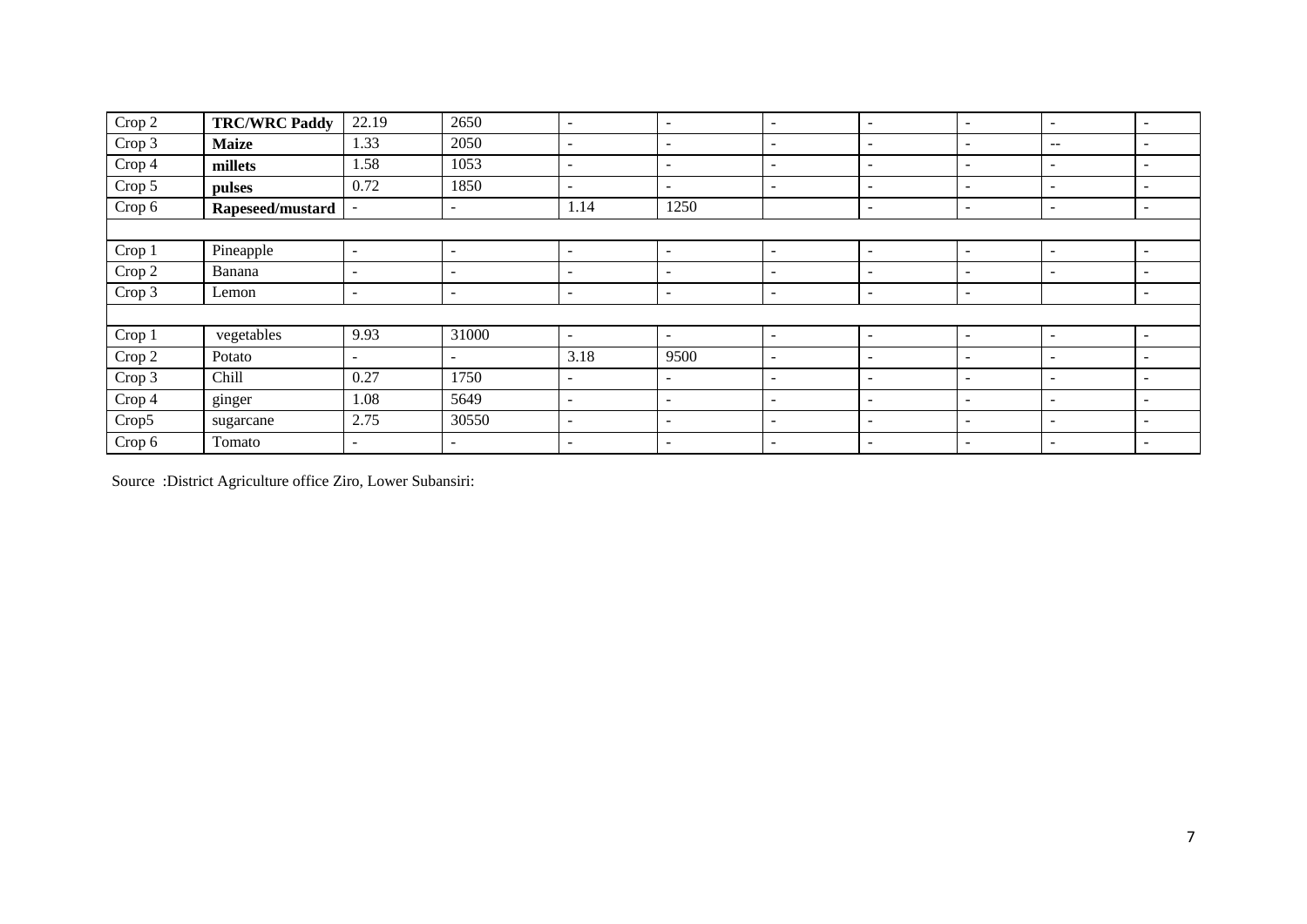| 1.12 | Sowing window for 5<br>major field crops<br>(start and end of normal<br>sowing period) | $\bf{Crop 1}:$<br>Jhum paddy | Crop 2:<br><b>TRC/WRC</b><br>Paddy                                          | Crop 3:<br><b>Maize</b> | $\bf{Crop 4:}$<br>Soybean | $\bf{Crop}$ 5:<br>Rapeseed/<br>mustard | Crop 6:<br><b>Linseed</b> | Crop7<br>cabbage |
|------|----------------------------------------------------------------------------------------|------------------------------|-----------------------------------------------------------------------------|-------------------------|---------------------------|----------------------------------------|---------------------------|------------------|
|      | Kharif-Rainfed                                                                         | April-May.                   | June $-$ july<br>(suptropical zone)<br>$April -$<br>May(Temperate<br>zones) | April-Aug.              | May-june                  |                                        |                           |                  |
|      | Kharif-Irrigated                                                                       |                              |                                                                             |                         |                           |                                        |                           |                  |
|      | Rabi-Rainfed                                                                           |                              |                                                                             | Oct.- Nov.              |                           | Oct-Nov.                               | Oct-Dec.                  | Oct-Nov          |
|      | Rabi-Irrigated                                                                         |                              | -                                                                           |                         | $\overline{\phantom{a}}$  |                                        |                           |                  |
|      | Zaid-Rainfed                                                                           |                              |                                                                             | Feb.                    | $\overline{\phantom{a}}$  |                                        |                           |                  |

| 1.13 | What is the major contingency the district is prone to? (Tick mark) | <b>Regular</b> | <b>Occasional</b> | <b>None</b> |
|------|---------------------------------------------------------------------|----------------|-------------------|-------------|
|      | Drought                                                             |                |                   |             |
|      | Flood                                                               |                |                   |             |
|      | Cyclone                                                             |                |                   |             |
|      | Hail storm                                                          |                |                   |             |
|      | Heat wave                                                           |                |                   |             |
|      | Cold wave                                                           |                |                   |             |
|      | Frost                                                               |                |                   |             |
|      | Sea water intrusion                                                 |                |                   |             |
|      | Pests and disease outbreak (specify)                                |                |                   |             |
|      | Others (specify)                                                    |                |                   |             |

# **6 out of 10 years = Regular**

| 1.14 | <b>Include Digital maps of</b> | Location map of district within State as Annexure I | Enclosed: Yes |
|------|--------------------------------|-----------------------------------------------------|---------------|
|      | the district for               |                                                     |               |
|      |                                | Mean annual rainfall as Annexure 2                  | Enclosed: Yes |
|      |                                | Soil map as Annexure 3                              | Enclosed: No  |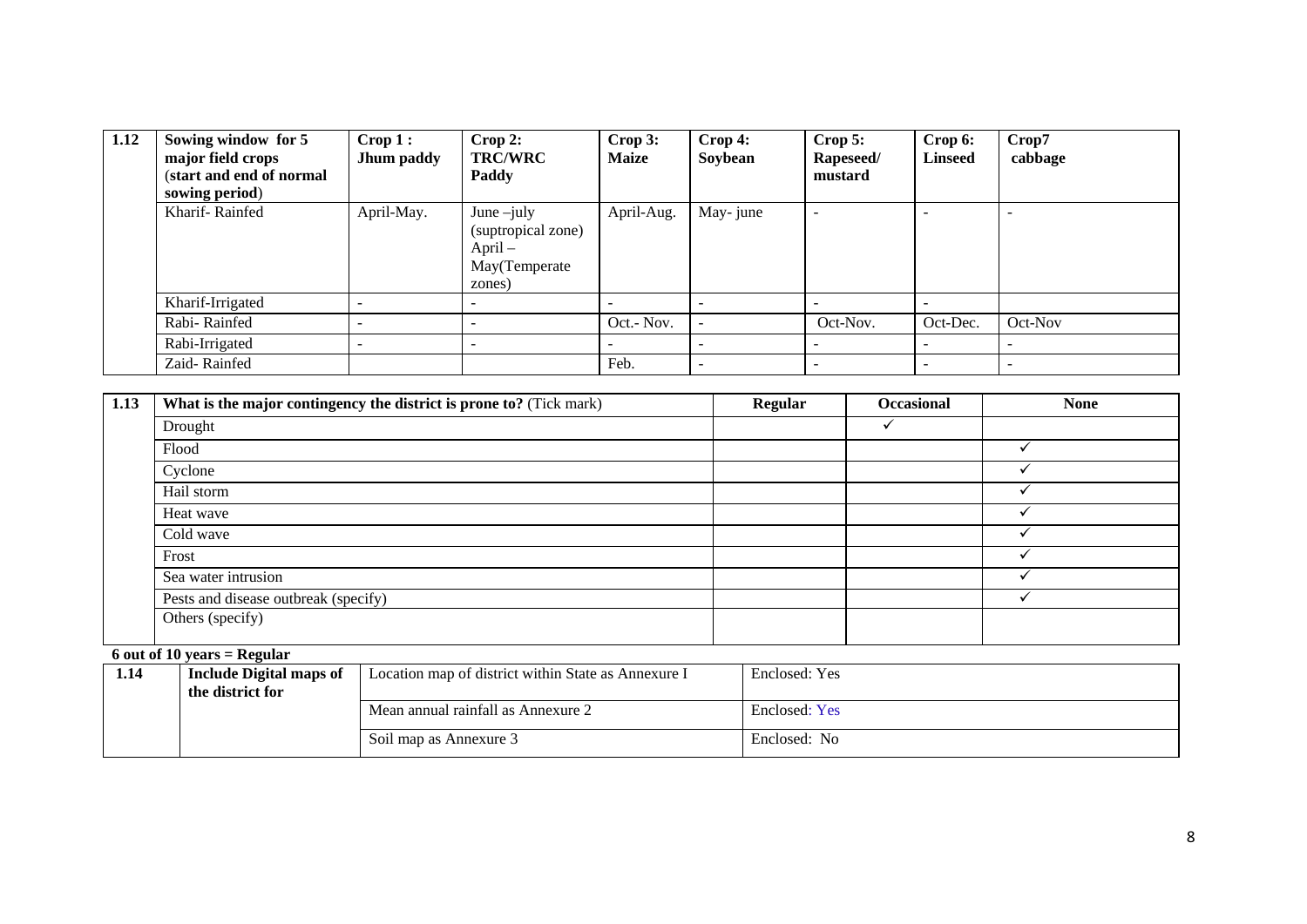

#### **Annexure – 1: LOCATION MAP OF LOWER SUBANSIRI DISTRICT OF ARUNACHAL PRADESH**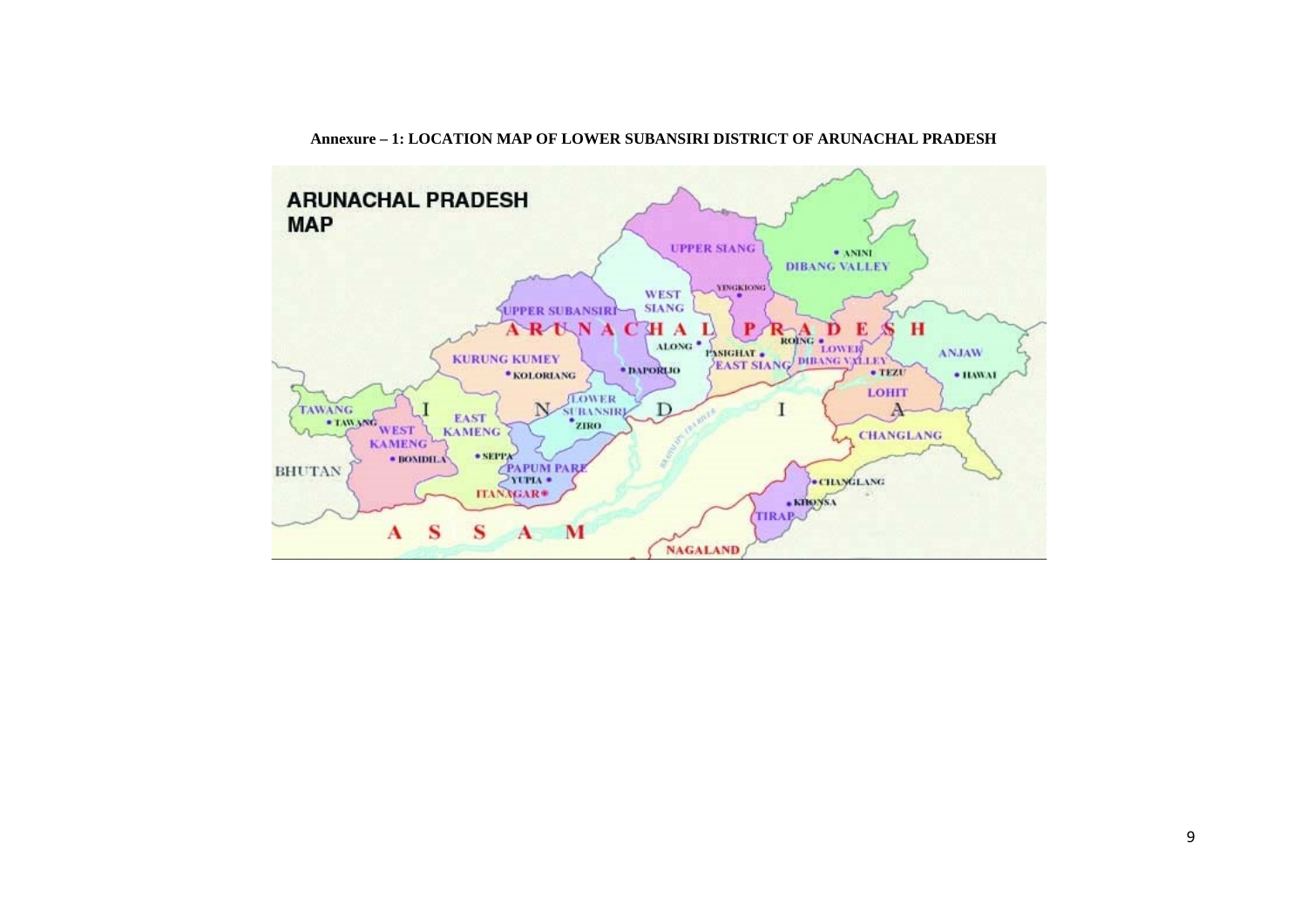

**Annexure – 2: MEAN ANNUAL RAINFALL OF LOWER SUBANSIRI DISTRICT, ARUNACHAL PRADESH**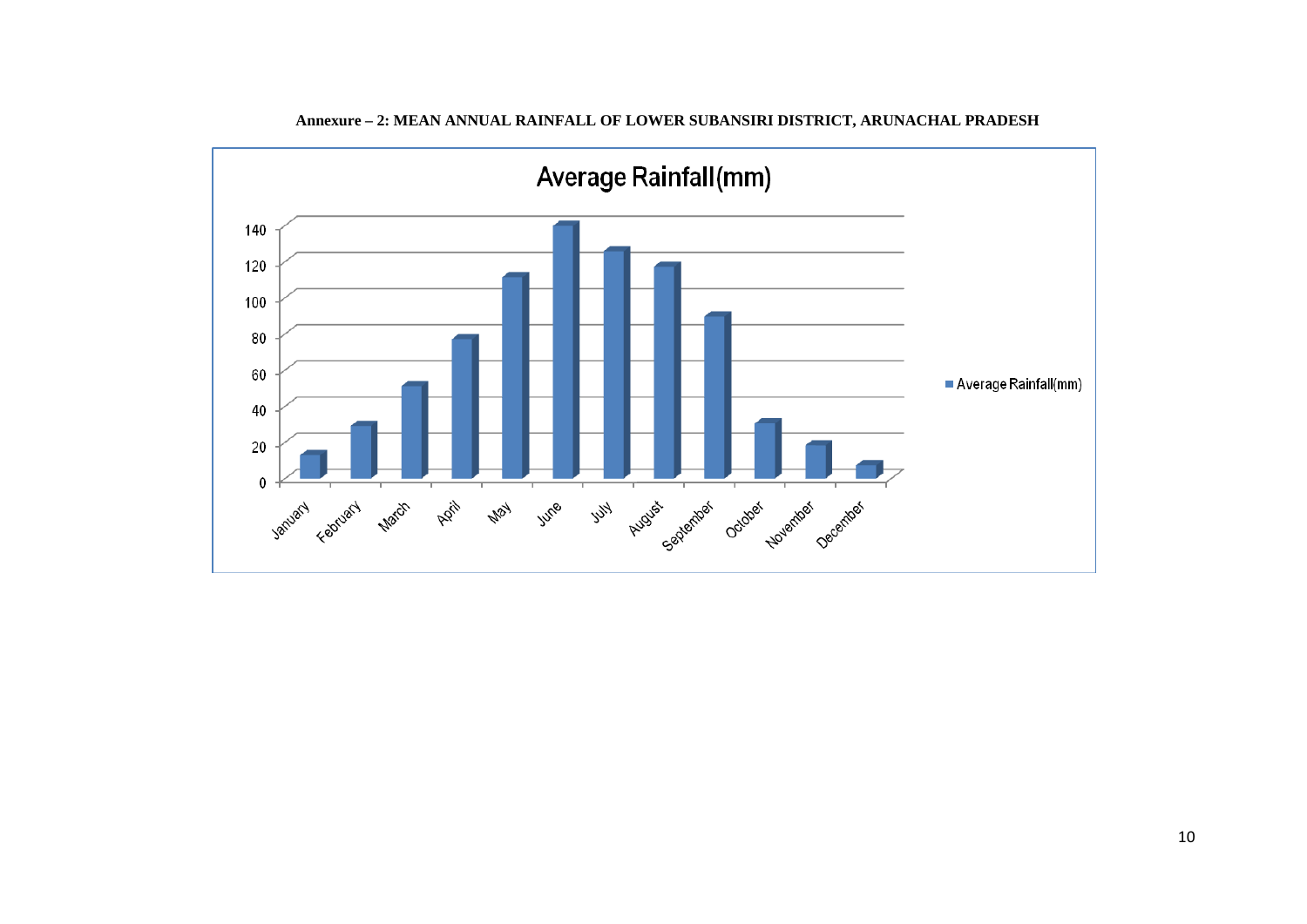

**Seasonal Rainfall Distribution Pattern in Lower Subansiri District**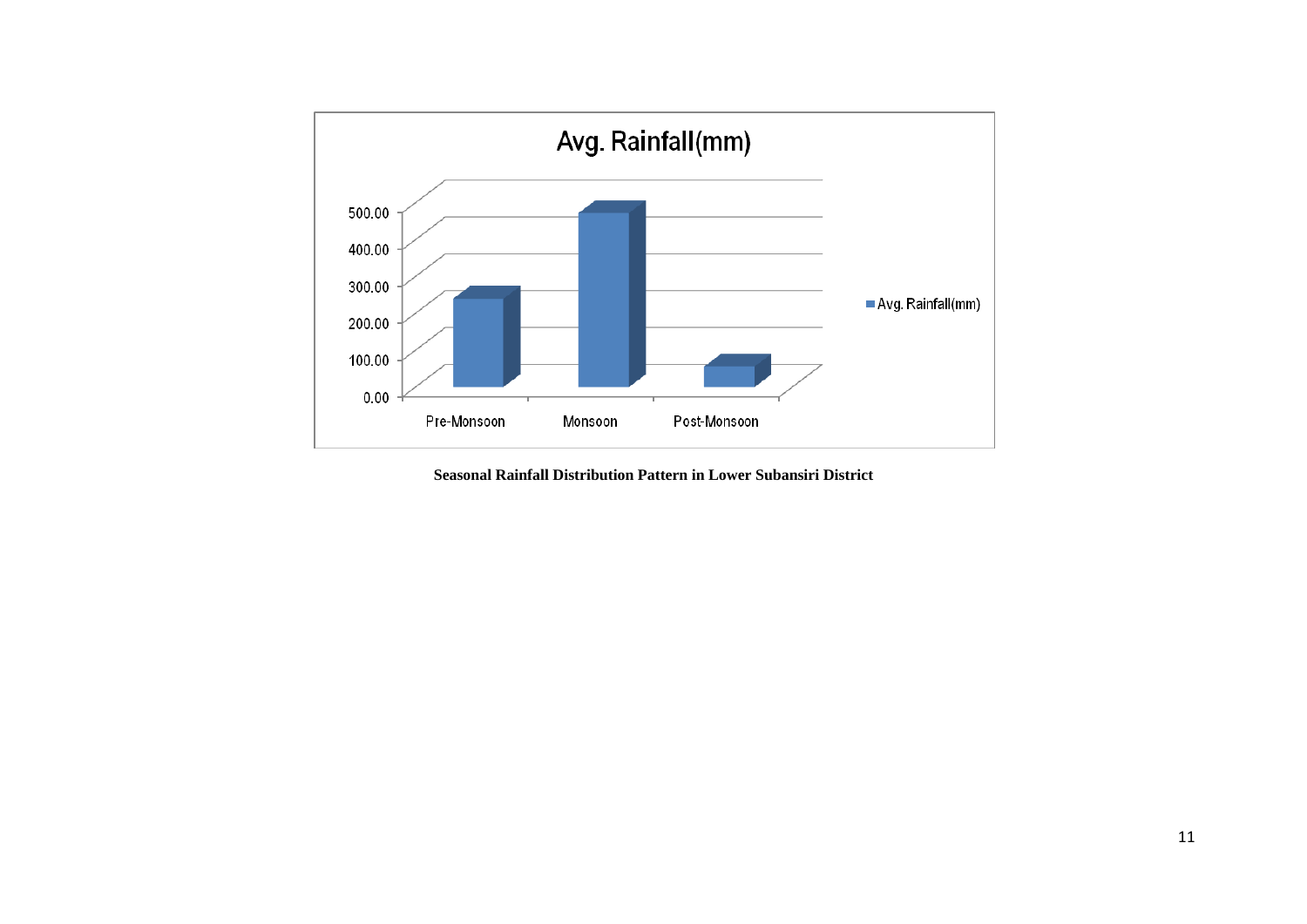#### **2.0 Strategies for weather related contingencies**

#### **2.1 Drought (Rainfed situation)**

**Drought-Pre-Monsoon (Last week of March to First week of April) Normal**

| <b>Condition</b>                                      |                                                                  |                                      |                                                                                                                                                       | <b>Suggested Contingency measures</b>                                                                                                                                                                                                       |                                                      |
|-------------------------------------------------------|------------------------------------------------------------------|--------------------------------------|-------------------------------------------------------------------------------------------------------------------------------------------------------|---------------------------------------------------------------------------------------------------------------------------------------------------------------------------------------------------------------------------------------------|------------------------------------------------------|
| Early season drought                                  | <b>Major Farming situation</b>                                   | Normal Crop/                         | Change in crop                                                                                                                                        | <b>Agronomic measures</b>                                                                                                                                                                                                                   | <b>Remarks</b> on                                    |
| (delayed onset)                                       |                                                                  |                                      | Cropping system / cropping system                                                                                                                     |                                                                                                                                                                                                                                             | Implementation                                       |
|                                                       |                                                                  |                                      | including variety                                                                                                                                     |                                                                                                                                                                                                                                             |                                                      |
| Delay by 2 weeks<br>$(2nd$ to $3rd$ week of<br>April) | <b>Moderately steep</b><br>sloping hills with deep<br>fine soils | Maize                                | Short duration<br>crops/varieties<br>like RCM-1-<br>75, RCM-1-76<br>$\blacksquare$ Maize +<br>groundnut/soy<br>a bean/rice<br>bean inter<br>cropping. | Conservation of pre-monsoon soil moisture<br>through soil/straw/grass mulching practices<br>• Hydropriming/ seed soaking in water for 24hr<br>and followed by shade drying before sowing.<br>• Application of organic manure before sowing. | Schemes from Line<br>Deptt.<br>/RKVY/<br><b>ATMA</b> |
|                                                       |                                                                  | <b>WRC</b>                           | Prefer rice var,<br>like Megha-<br>1&Megha-2                                                                                                          | Encourage line sowing, maintain proper water<br>depth                                                                                                                                                                                       |                                                      |
|                                                       |                                                                  | Millet<br>(finger/foxtail<br>millet) | No Change<br>Short duration<br>crops/varieties<br>of finger<br>millet (VR-<br>708, GPU-<br>67), foxtail<br>millet (SR-16,<br>Meera)                   |                                                                                                                                                                                                                                             |                                                      |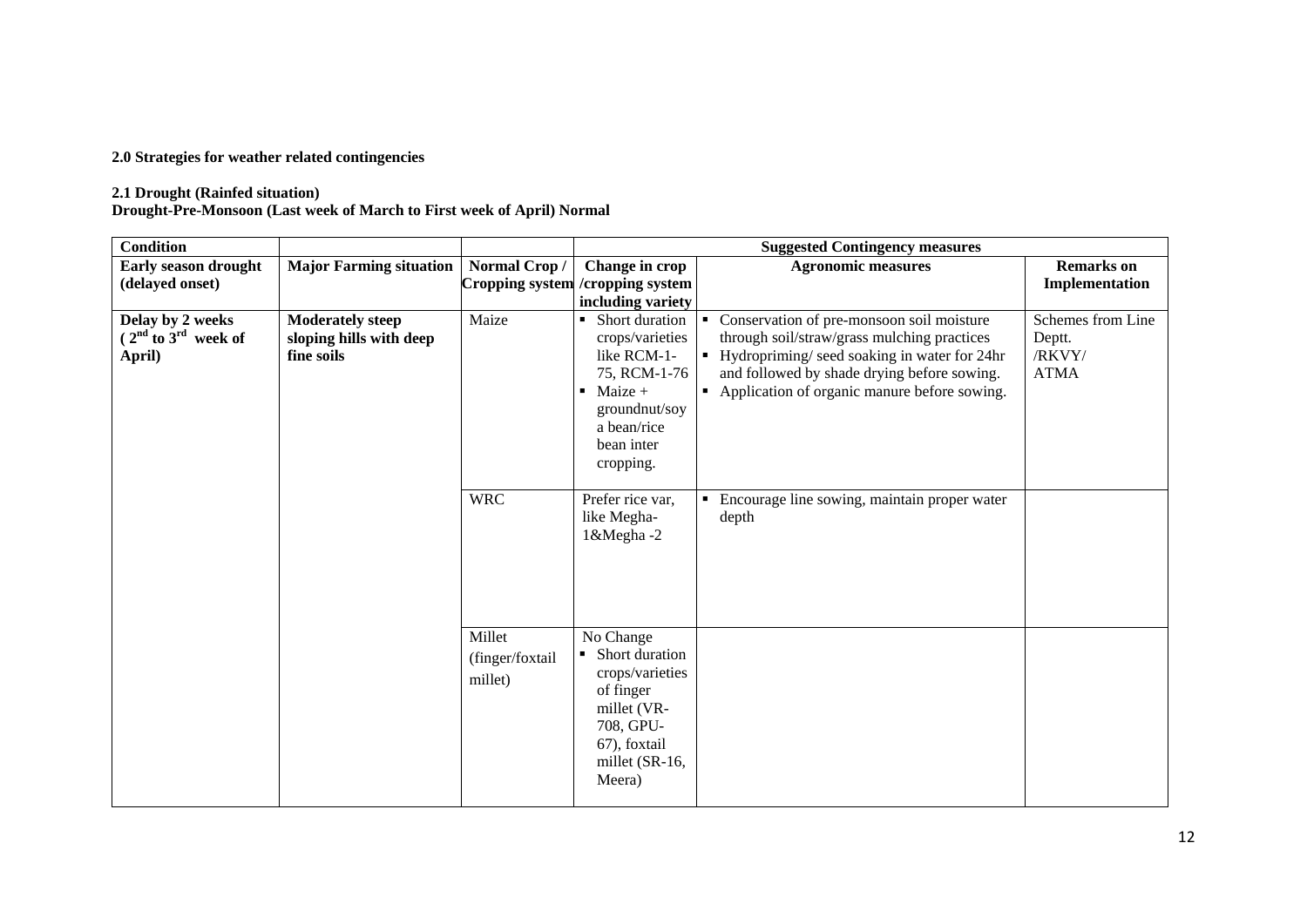|                                                          | Vegetables<br>Pulses | No Change<br>No change                                                                                                                                                                               | • Use of organic manures (FYM 5 tones/ha or<br>vermicompost 1 ton/ha)<br>Raise crop on ridge-furrow or raised bed<br>planting system<br>• Conservation of soil moisture through<br>soil/straw/grass mulching practices.<br>Mixed cropping of various vegetable crops.<br>• Use organic manures (FYM 5 tones/ha or |                                                      |
|----------------------------------------------------------|----------------------|------------------------------------------------------------------------------------------------------------------------------------------------------------------------------------------------------|-------------------------------------------------------------------------------------------------------------------------------------------------------------------------------------------------------------------------------------------------------------------------------------------------------------------|------------------------------------------------------|
|                                                          |                      |                                                                                                                                                                                                      | vermicompost 1 ton/ha)<br>Raise crop on ridge-furrow or raised bed<br>planting system                                                                                                                                                                                                                             |                                                      |
| Very steep sloping hills<br>shallow sandy loamy<br>soils | Maize                | • Short duration<br>crops/varieties<br>like RCM-1-<br>75, RCM-1-<br>76,<br>Allrounder,<br>$HQPM-1$ ,<br>DA-61 A<br>$\blacksquare$ Maize +<br>groundnut/soy<br>a bean/rice<br>bean inter<br>cropping. | • Conservation of pre-monsoon soil moisture<br>through soil/straw/grass mulching practices<br>• Hydropriming/seed soaking in water for 24hr<br>and followed by shade drying before sowing.<br>• Application of organic manure before sowing.                                                                      | Schemes from Line<br>Deptt.<br>/RKVY/<br><b>ATMA</b> |
|                                                          | Millet               | Short duration<br>crops/varieties<br>of finger millet<br>(VR-708, GPU-<br>67), foxtail<br>millet (SR-16,<br>Meera)                                                                                   |                                                                                                                                                                                                                                                                                                                   |                                                      |
|                                                          | Jhum paddy           | $\blacksquare$ Encourage<br>short duration                                                                                                                                                           | • Do not allow weeds to grow during plant's<br>early growth stage.                                                                                                                                                                                                                                                |                                                      |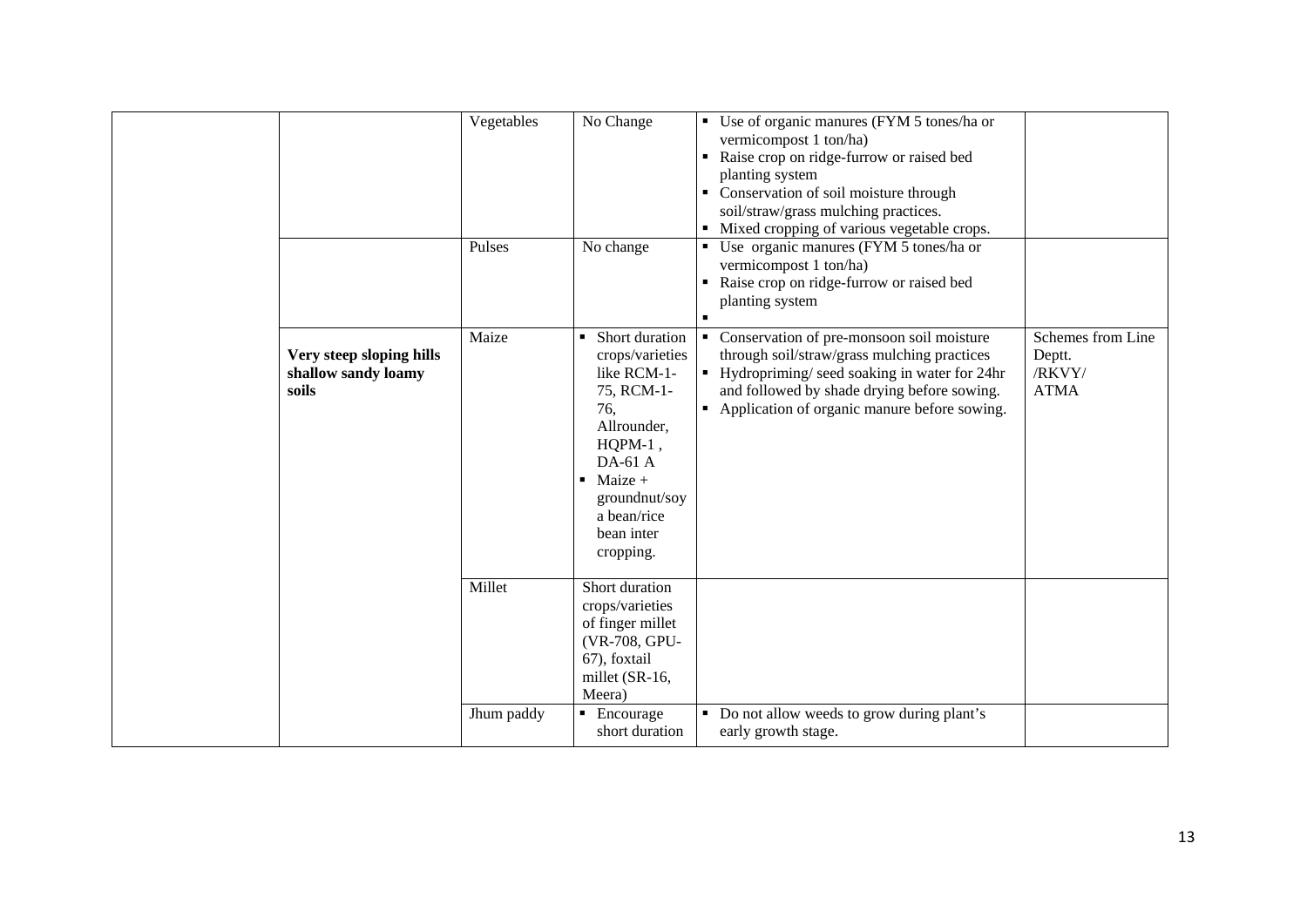|  | varieties like<br>bhalum -<br>1,bhalum- $2&$<br>sharsarang<br>rice varieties |  |
|--|------------------------------------------------------------------------------|--|
|  |                                                                              |  |

| <b>Condition</b>                                                                            |                                                                     |                                      |                                                         | <b>Suggested Contingency measures</b>                                                                                                     |                                                      |
|---------------------------------------------------------------------------------------------|---------------------------------------------------------------------|--------------------------------------|---------------------------------------------------------|-------------------------------------------------------------------------------------------------------------------------------------------|------------------------------------------------------|
| <b>Early season</b><br>drought<br>(delayed onset)                                           | <b>Major Farming</b><br>situation                                   | <b>Normal Crop / Cropping system</b> | Change in crop / cropping<br>system including variety   | <b>Agronomic measures</b>                                                                                                                 | <b>Remarks</b> on<br>Implementation                  |
| Delay by 4<br>weeks<br>(4 <sup>th</sup> week of<br>April to I <sup>st</sup><br>week of May) | <b>Moderately</b><br>steep sloping<br>hills with deep<br>fine soils | Maize,                               | local, RCM-1-75, RCM-1-76                               | 1. Sowing in ridge and furrow /<br>Mulching,<br>2. Sowing against the slope,                                                              | Line dept. schemes/<br><b>RKVY</b>                   |
|                                                                                             |                                                                     | <b>WRC</b>                           | No Change<br>Prefer rice var, like Megha-<br>1&Megha-2, | Encourage line sowing,<br>maintain proper water depth<br>Gap filling /resowing 35-40<br>days old seedling, transplant<br>millets on dykes |                                                      |
|                                                                                             |                                                                     | <b>Ginger</b>                        | No change<br>Prefer improved varieties like<br>Nadia    | 1. Sowing in furrow /<br>Mulching                                                                                                         | Schemes from Line<br>Deptt.<br>/RKVY/<br><b>ATMA</b> |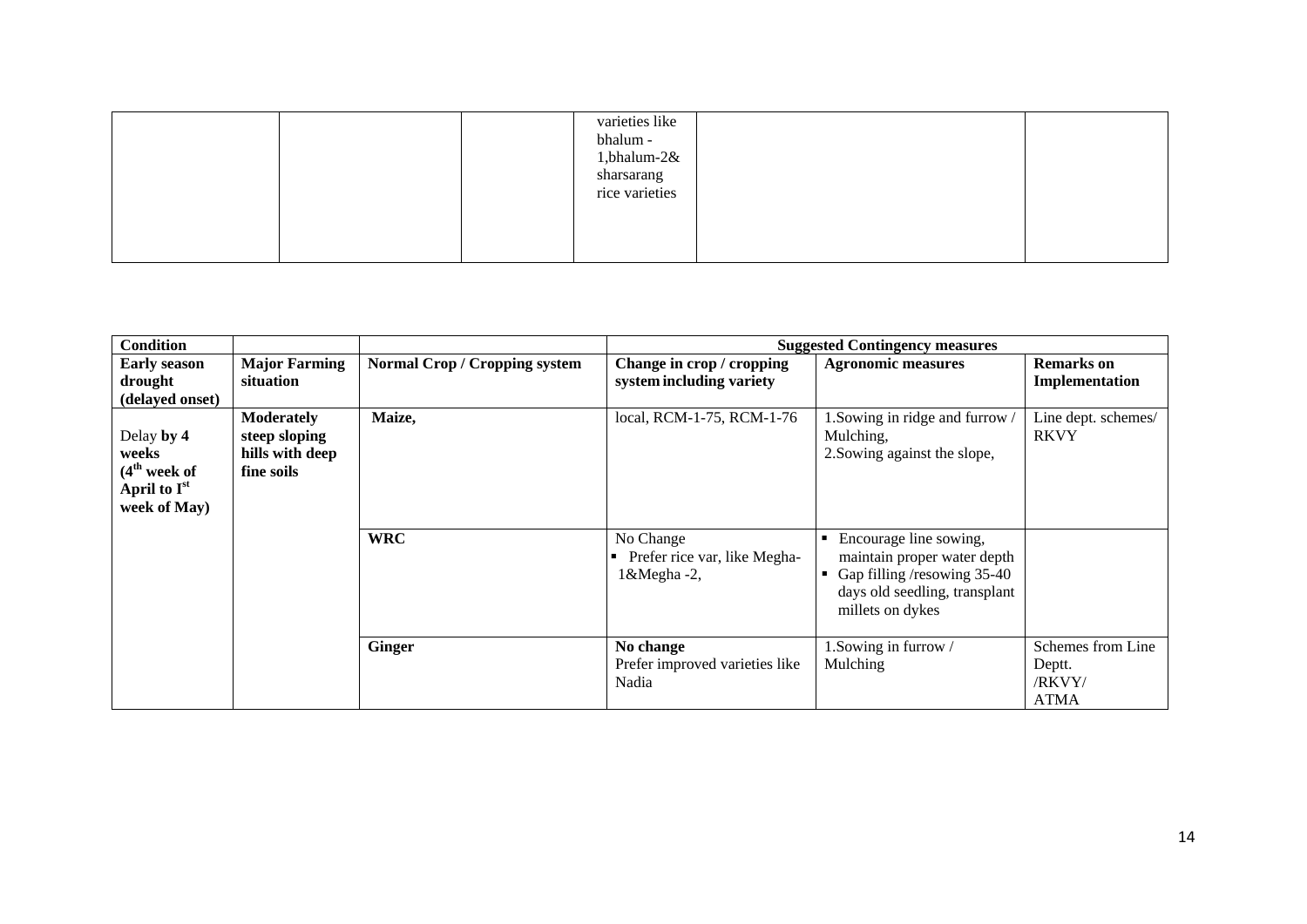|                                                             | Pulses                        | Local beans ,Soybean var,<br>JSS-35/local                                                                       | Proper line sowing,/<br>mulching                                                                                                                                                                                                                                                                                                                                   |  |
|-------------------------------------------------------------|-------------------------------|-----------------------------------------------------------------------------------------------------------------|--------------------------------------------------------------------------------------------------------------------------------------------------------------------------------------------------------------------------------------------------------------------------------------------------------------------------------------------------------------------|--|
| Very steep<br>sloping hills<br>shallow sandy<br>loamy soils | Maize                         | Short duration<br>$\blacksquare$<br>crops/varieties like RCM-1-<br>75, RCM-1-76, Allrounder,<br>HQPM-1, DA-61 A | Sowing in ridge and furrow /<br>Mulching,<br>2. Sowing against the slope,<br>• Conservation of pre-<br>monsoon soil moisture<br>through soil/straw/grass<br>mulching practices<br>$\blacksquare$ Maize + groundnut/soya<br>bean/rice bean inter<br>cropping.<br>• Hydropriming/seed soaking<br>in water for 24hr and<br>followed by shade drying<br>before sowing. |  |
|                                                             | Millet(foxtail/finger millet) | Short duration crops/varieties<br>of finger millet (VR-708,<br>GPU-67), foxtail millet (SR-<br>16, Meera)       |                                                                                                                                                                                                                                                                                                                                                                    |  |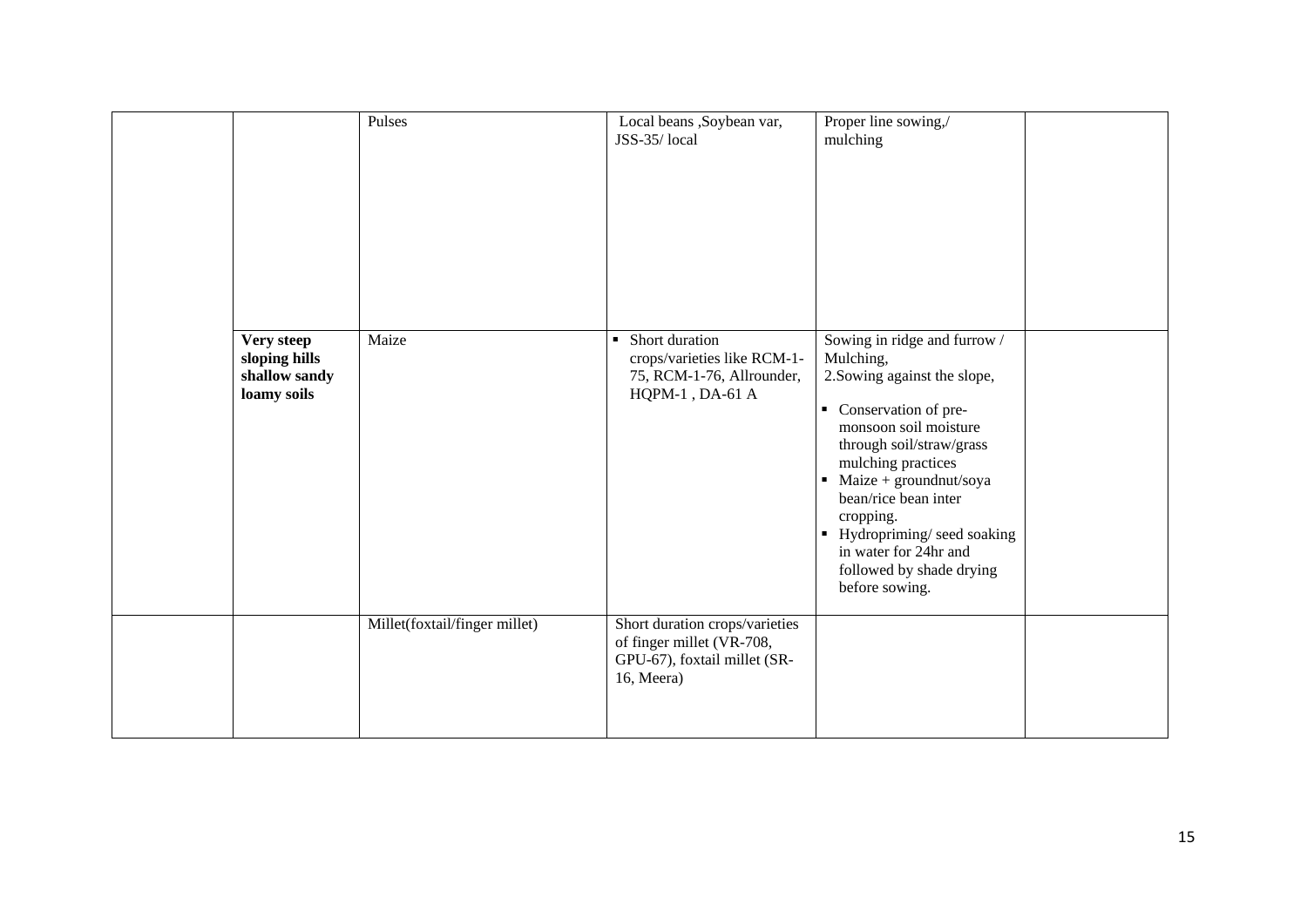## 2.2 **Drought**

# **Normal onset of Monsoon ( 1st week of June) Normal**

| <b>Condition</b>     |                      |                        |                          | <b>Suggested Contingency measures</b>        |                          |
|----------------------|----------------------|------------------------|--------------------------|----------------------------------------------|--------------------------|
| <b>Early season</b>  | <b>Major Farming</b> | Normal Crop / Cropping | Change in crop           | <b>Agronomic measures</b>                    | <b>Remarks</b> on        |
| drought (delayed     | situation            | system                 | /cropping system         |                                              | Implementation           |
| onset)               |                      |                        | including variety        |                                              |                          |
| Delay by 2 weeks     | <b>Moderately</b>    | WRC/TRC (Paddy)        | No change                |                                              | Schemes from Line        |
| $(3rd$ week of June) | steep sloping        |                        | Short duration           | • Closer spacing of 15x15 cm and 4-5         | Deptt.                   |
|                      | hills with deep      |                        | vars. CAU-R-1,           | seedlings/hill                               | /RKVY/                   |
|                      | fine soils and       |                        | TTB-404, TTB-            | • Weeding is to be done 15 and 35 days after | <b>ATMA</b>              |
|                      | lowland plains       |                        | 303,                     | transplanting.                               |                          |
|                      |                      |                        | Mulagavaru,              |                                              |                          |
|                      |                      |                        | Kanaklata.               |                                              |                          |
|                      |                      |                        | Medium<br>duration vars. |                                              |                          |
|                      |                      |                        | Shahsarnag-1,            |                                              |                          |
|                      |                      |                        | RCM-9 and                |                                              |                          |
|                      |                      |                        | RCM-11,                  |                                              |                          |
|                      |                      |                        | RCM-5 SRI,               |                                              |                          |
|                      |                      |                        | VL dhan 62 SRI,          |                                              |                          |
|                      |                      |                        | Intensive Crop           |                                              |                          |
|                      |                      |                        | Management               |                                              |                          |
|                      |                      |                        |                          |                                              |                          |
|                      |                      | Millet (finger/foxtail | No Change                | 10% higher seed rate<br>$\blacksquare$       | $\overline{\phantom{a}}$ |
|                      |                      | millet)                | • Short duration         |                                              |                          |
|                      |                      |                        | crops/varieties          |                                              |                          |
|                      |                      |                        | of finger                |                                              |                          |
|                      |                      |                        | millet (VR-              |                                              |                          |
|                      |                      |                        | 708, GPU-                |                                              |                          |
|                      |                      |                        | 67), foxtail             |                                              |                          |
|                      |                      |                        | millet (SR-              |                                              |                          |
|                      |                      |                        | 16, Arjuna,              |                                              |                          |
|                      |                      |                        | Prasad)                  |                                              |                          |
|                      |                      |                        |                          |                                              |                          |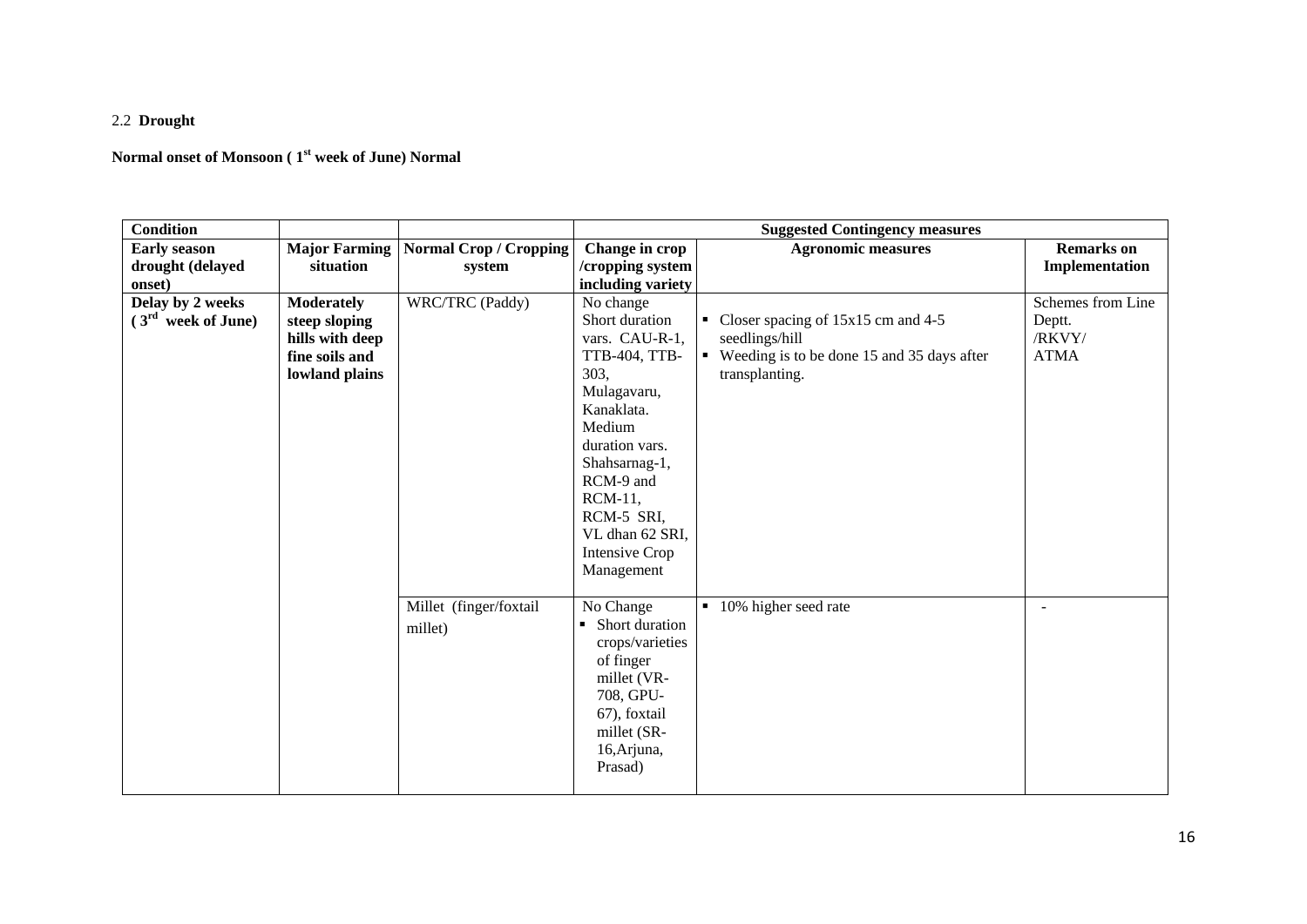|                                                             | Vegetable crops | No Change<br>Kashi Anmol,<br>Arka Lohit,<br>Kashi Early,<br>IIHR-Sel.<br>132                                                    | <b>Chilli</b><br>Prefer Cabbage var. Drum Head, Himjyoti etc<br>$\blacksquare$<br>Raise crop on ridge-furrow raised bed planting<br>system<br>• Use of organic manures (FYM 5 tones/ha or<br>vermicompost 1 ton/ha) to enhance water<br>holding capacity of soil<br>• Conservation of soil moisture through |                |
|-------------------------------------------------------------|-----------------|---------------------------------------------------------------------------------------------------------------------------------|-------------------------------------------------------------------------------------------------------------------------------------------------------------------------------------------------------------------------------------------------------------------------------------------------------------|----------------|
|                                                             |                 |                                                                                                                                 | soil/straw/grass mulching practices.<br>• Do not allow weeds to grow during plant's<br>early growth stage.<br>Mixed cropping of various vegetable crops.                                                                                                                                                    |                |
| Very steep<br>sloping hills<br>shallow sandy<br>loamy soils | Pulses          | No change<br>Short duration<br>crops/varieties<br>of finger millet<br>(VR-708, GPU-<br>67), foxtail<br>millet (SR-16,<br>Meera) | Adopt soil and water conservation, Harvest<br>$\blacksquare$<br>rain water,<br>• Weeding and interculture operations, and<br>mulching with green debrish within rows                                                                                                                                        | $\blacksquare$ |
|                                                             | Millet          | No Change                                                                                                                       |                                                                                                                                                                                                                                                                                                             |                |
|                                                             | Ginger          | No Change                                                                                                                       | Rough out pest and disease infected plants<br>$\blacksquare$<br>Give life saving irrigation if possible<br>Mulching with locally available weed biomass<br>٠<br>Eathing up for healthy Rhizome growth                                                                                                       | $\overline{a}$ |
|                                                             |                 |                                                                                                                                 |                                                                                                                                                                                                                                                                                                             |                |

Note: Generally the delay in onset of monsoon by 4 weeks is not applicable.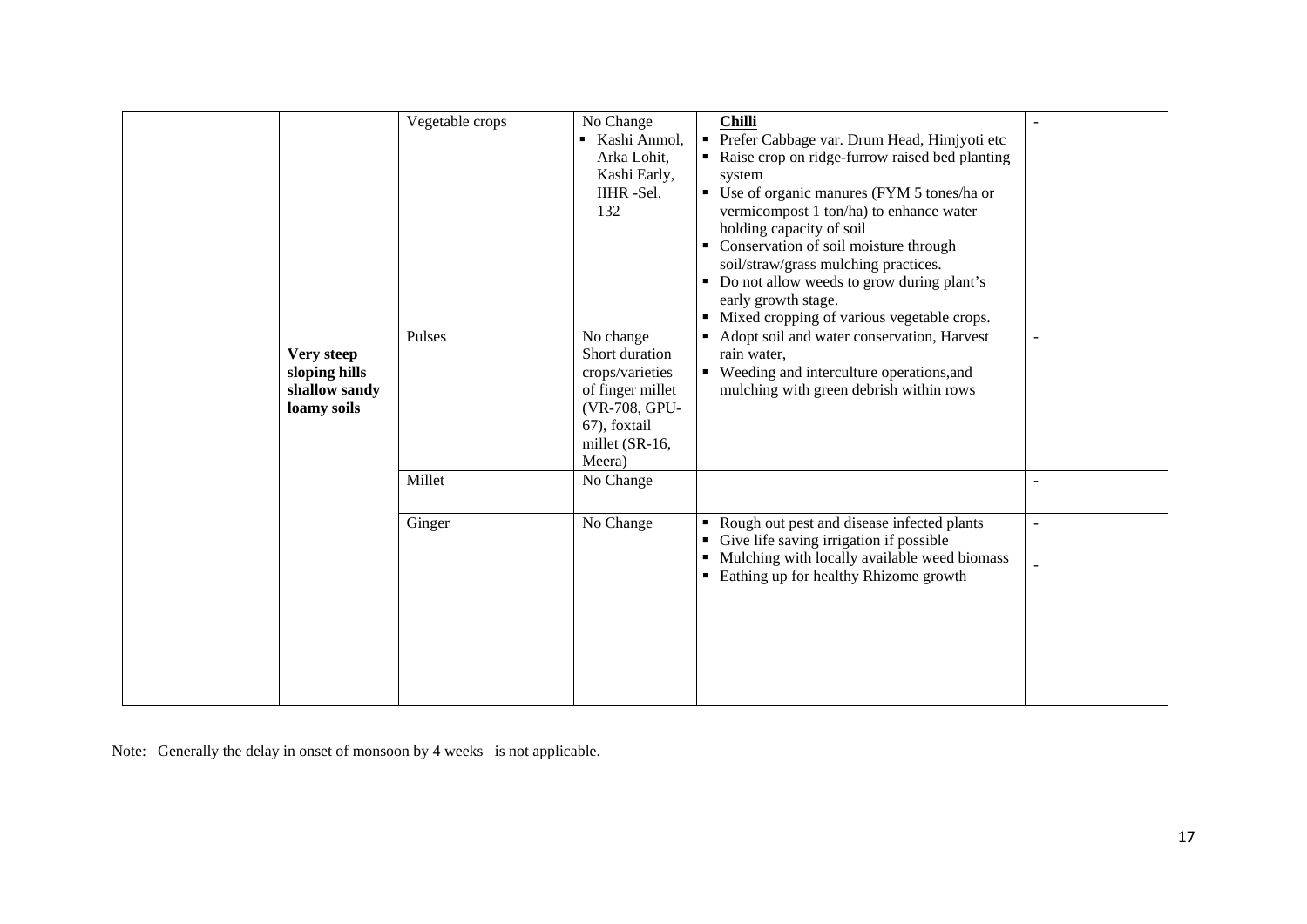## **Normal onset of pre- monsoon**

| Condition                                                                                                                       |                                                                  |                                           | <b>Suggested Contingency measures</b>                                                                                                                                                                                                                                |                                                                                                                                                                                                       |                                            |  |  |
|---------------------------------------------------------------------------------------------------------------------------------|------------------------------------------------------------------|-------------------------------------------|----------------------------------------------------------------------------------------------------------------------------------------------------------------------------------------------------------------------------------------------------------------------|-------------------------------------------------------------------------------------------------------------------------------------------------------------------------------------------------------|--------------------------------------------|--|--|
| Early season drought<br>(Normal onset)                                                                                          | <b>Major Farming</b><br>situation                                | <b>Normal</b><br>Crop/croppin<br>g system | Crop management                                                                                                                                                                                                                                                      | Soil nutrient & moisture<br>conservation measures                                                                                                                                                     | <b>Remarks</b> on<br>Implementation        |  |  |
| <b>Normal onset</b><br>followed by 15-20<br>days dry spell after<br>sowing leading to<br>poor<br>germination/crop<br>stand etc. | <b>Moderately steep</b><br>sloping hills with<br>deep fine soils | Maize                                     | Prefer HQPM-1, HQPM-2, RCM-<br>75, RCM-76, DA-61<br>If the germination is less than 30% of<br>$\blacksquare$<br>optimum plant population, re sowing<br>should be done<br>Gap filling to be done to maintain<br>optimum plant density<br>Foliar application of 1% MOP | • Provide irrigation from the<br>available sources<br>• Give life saving irrigation<br>timely weeding and interculture<br>operation.<br>Mulching with locally available<br>$\blacksquare$<br>material | Schemes from<br>Line Deptt.<br>/RKVY/ATMA  |  |  |
|                                                                                                                                 |                                                                  | <b>WRC</b>                                | $\blacksquare$ Re transplant 30-40 days old seedling<br>maintain proper water depth                                                                                                                                                                                  | Provide irrigation from the<br>available sources                                                                                                                                                      |                                            |  |  |
|                                                                                                                                 |                                                                  | ginger                                    | • Weeding and interculture operation                                                                                                                                                                                                                                 | • Mulching with locally available<br>weed biomass                                                                                                                                                     |                                            |  |  |
|                                                                                                                                 |                                                                  | Vegetables                                | Gap filling with available seedlings.<br>٠<br>Foliar application of 1% MOP                                                                                                                                                                                           | Provide irrigation from the<br>$\blacksquare$<br>available sources<br>Prefer Drip/sprinkler irrigation<br>Mulching of locally available<br>material                                                   | Protected<br>cultivation to be<br>promoted |  |  |
|                                                                                                                                 | Very steep<br>sloping hills<br>shallow sandy<br>loamy soils      | Maize                                     | $\blacksquare$ If the germination is less than 30% of<br>optimum plant population, re sowing<br>should be done<br>Gap filling to be done to maintain<br>optimum plant density<br>Foliar application of 1% MOP                                                        | Provide irrigation from the<br>٠<br>available sources<br>Mulching of locally available<br>material                                                                                                    | Schemes from<br>Line Deptt.<br>/RKVY/ATMA  |  |  |
|                                                                                                                                 |                                                                  | Millet                                    | $\blacksquare$ If the germination is less than 30% of<br>optimum plant population re sowing<br>should be done<br>Gap filling to be done to maintain<br>$\blacksquare$<br>optimum plant density<br>• Foliar application of 1% MOP<br>$\blacksquare$                   | • Provide irrigation from the<br>available sources<br>• Mulching of locally available<br>material<br>$\blacksquare$                                                                                   |                                            |  |  |
|                                                                                                                                 |                                                                  | Vegetable                                 | Gap filling with available seedlings.                                                                                                                                                                                                                                | Provide irrigation from the                                                                                                                                                                           | Protected                                  |  |  |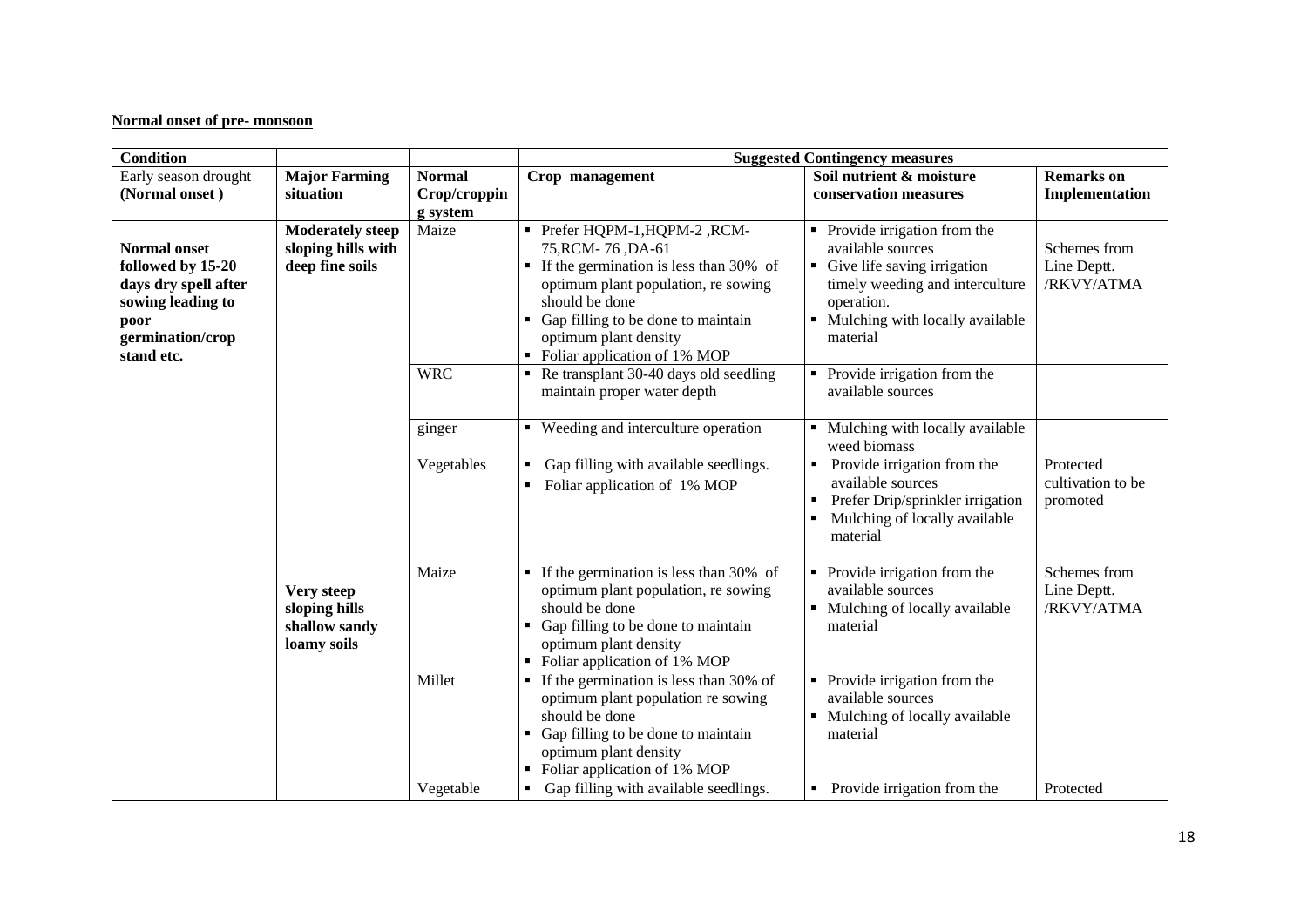|  |  | available sources<br>Mulching with locally<br>available material | cultivation to be<br>promoted<br>Promoted rain<br>water harvesting |
|--|--|------------------------------------------------------------------|--------------------------------------------------------------------|
|  |  |                                                                  | structure                                                          |

| <b>Condition</b>                                                                                |                                                                     |                                                                                |                                                                                | <b>Suggested Contingency measures</b>                                                                                                                                                                                                                    |                                     |
|-------------------------------------------------------------------------------------------------|---------------------------------------------------------------------|--------------------------------------------------------------------------------|--------------------------------------------------------------------------------|----------------------------------------------------------------------------------------------------------------------------------------------------------------------------------------------------------------------------------------------------------|-------------------------------------|
| Mid season drought<br>(long dry spell,<br>consecutive 2 weeks<br>rainless $(>2.5$<br>mm)period) | <b>Major Farming</b><br>situation                                   | <b>Normal Crop</b><br>/cropping<br>system                                      | Crop management                                                                | Soil nutrient & moisture<br>conservation measures                                                                                                                                                                                                        | <b>Remarks</b> on<br>Implementation |
| Vegetative stage                                                                                | <b>Moderately</b><br>steep sloping<br>hills with deep<br>fine soils | Maize                                                                          | Weeding<br>Interculture<br>Foliar application of 1% MOP                        | Provide irrigation from the available<br>sources<br>Mulching with locally available<br>material                                                                                                                                                          |                                     |
|                                                                                                 |                                                                     | Millet<br>(finger/foxtail<br>millet)                                           | • Weeding<br>Interculture<br>Foliar application of 1% MOP                      | • Provide irrigation from the available<br>sources<br>■ Urea or DAP at 2% concentration<br>may be sprayed<br>• Potassium cloride $(2\%)$ may be<br>sprayed at 15 days interval for<br>reducing the stress<br>• Mulching of locally available<br>material |                                     |
|                                                                                                 |                                                                     | Vegetable crops<br>(cole<br>crops, Bottle<br>gourd, Chilli,<br>beans, brinjal) | Gap filling with available<br>п.<br>seedlings.<br>Foliar application of 1% MOP | Provide irrigation from the available<br>sources<br>Prefer Drip/sprinkler irrigation<br>п<br>Mulching of locally available<br>material                                                                                                                   |                                     |
|                                                                                                 |                                                                     | Maize                                                                          | • Weeding                                                                      | • Provide irrigation from the available                                                                                                                                                                                                                  |                                     |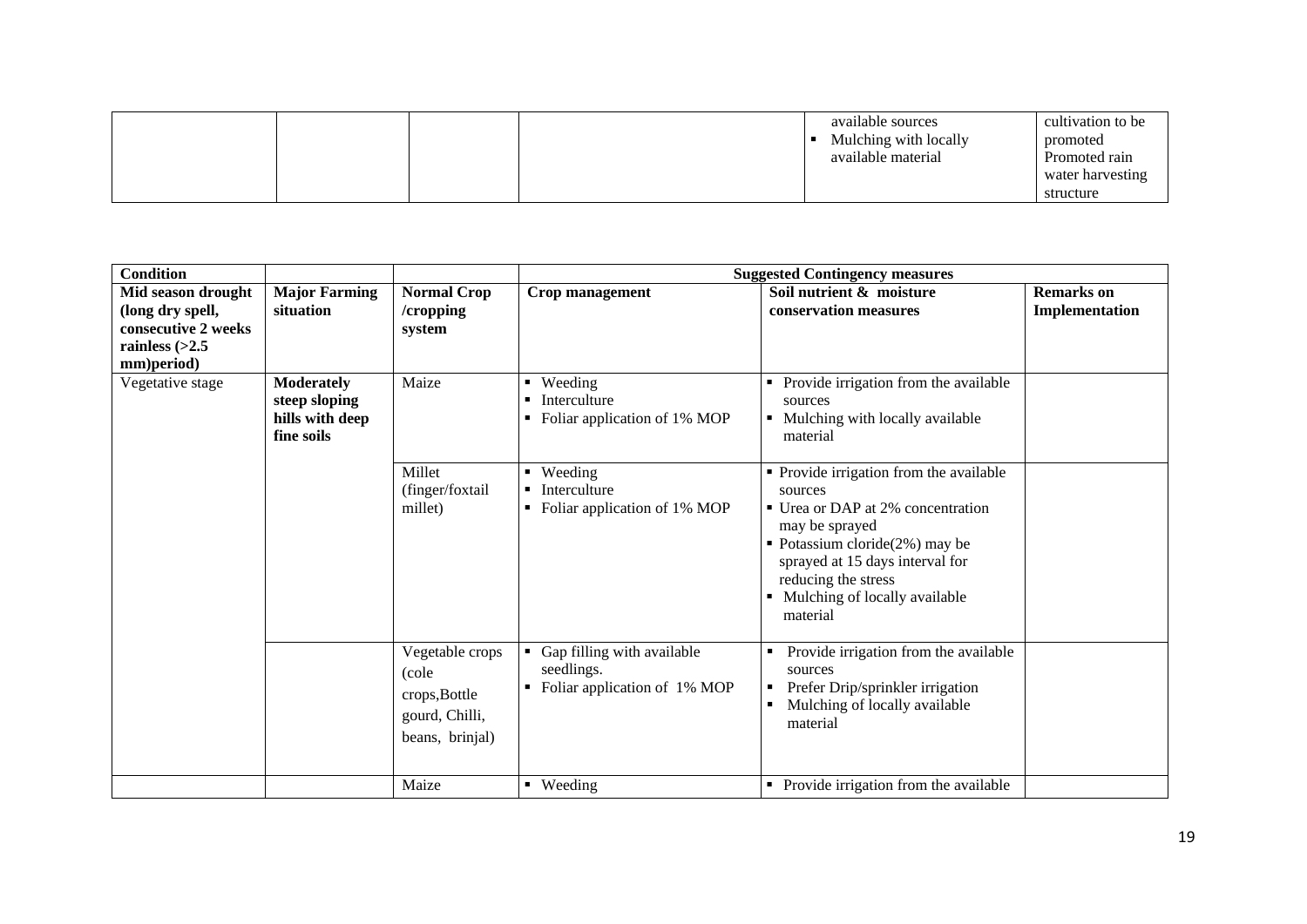| Very steep<br>sloping hills<br>shallow sandy<br>loamy soils |                                      | Interculture<br>Foliar application of 1% MOP                                                                                                                                                                   | sources<br>Mulching of locally available<br>material                                                                                                |
|-------------------------------------------------------------|--------------------------------------|----------------------------------------------------------------------------------------------------------------------------------------------------------------------------------------------------------------|-----------------------------------------------------------------------------------------------------------------------------------------------------|
|                                                             | Millet<br>(finger/foxtail<br>millet) | Weeding<br>Interculture<br>Foliar application of 1% MOP<br>• Urea or DAP at 2% concentration<br>may be sprayed<br>• Potassium cloride $(2\%)$ may be<br>sprayed at 15 days interval for<br>reducing the stress | • Provide irrigation from the available<br>sources<br>Mulching of locally available<br>material                                                     |
|                                                             | Pulses(soybean)                      | $\blacksquare$ Weeding<br>Interculture                                                                                                                                                                         | Provide irrigation from the available<br>п<br>sources<br>Mulching with locally available<br>material<br>Mulching with locally available<br>material |

| <b>Condition</b>                                                                                |                                                                     |                                           |                                                              | <b>Suggested Contingency measures</b>                                                                            |                                     |
|-------------------------------------------------------------------------------------------------|---------------------------------------------------------------------|-------------------------------------------|--------------------------------------------------------------|------------------------------------------------------------------------------------------------------------------|-------------------------------------|
| Mid season drought<br>(long dry spell,<br>consecutive 2 weeks<br>rainless $(>2.5$<br>mm)period) | <b>Major Farming</b><br>situation                                   | <b>Normal Crop</b><br>/cropping<br>system | Crop management                                              | Soil nutrient & moisture<br>conservation measures                                                                | <b>Remarks</b> on<br>Implementation |
| Reproductive stage                                                                              | <b>Moderately</b><br>steep sloping<br>hills with deep<br>fine soils | Maize                                     | Weeding<br>Interculture<br>Foliar application of 1% MOP      | Provide irrigation from the available<br>٠<br>sources<br>Mulching of locally available<br>٠<br>material          |                                     |
|                                                                                                 |                                                                     | Millet<br>(finger/foxtail)<br>millet)     | Weeding<br>٠<br>Interculture<br>Foliar application of 1% MOP | • Provide life saving irrigation from the<br>available sources<br>Mulching of locally available<br>٠<br>material |                                     |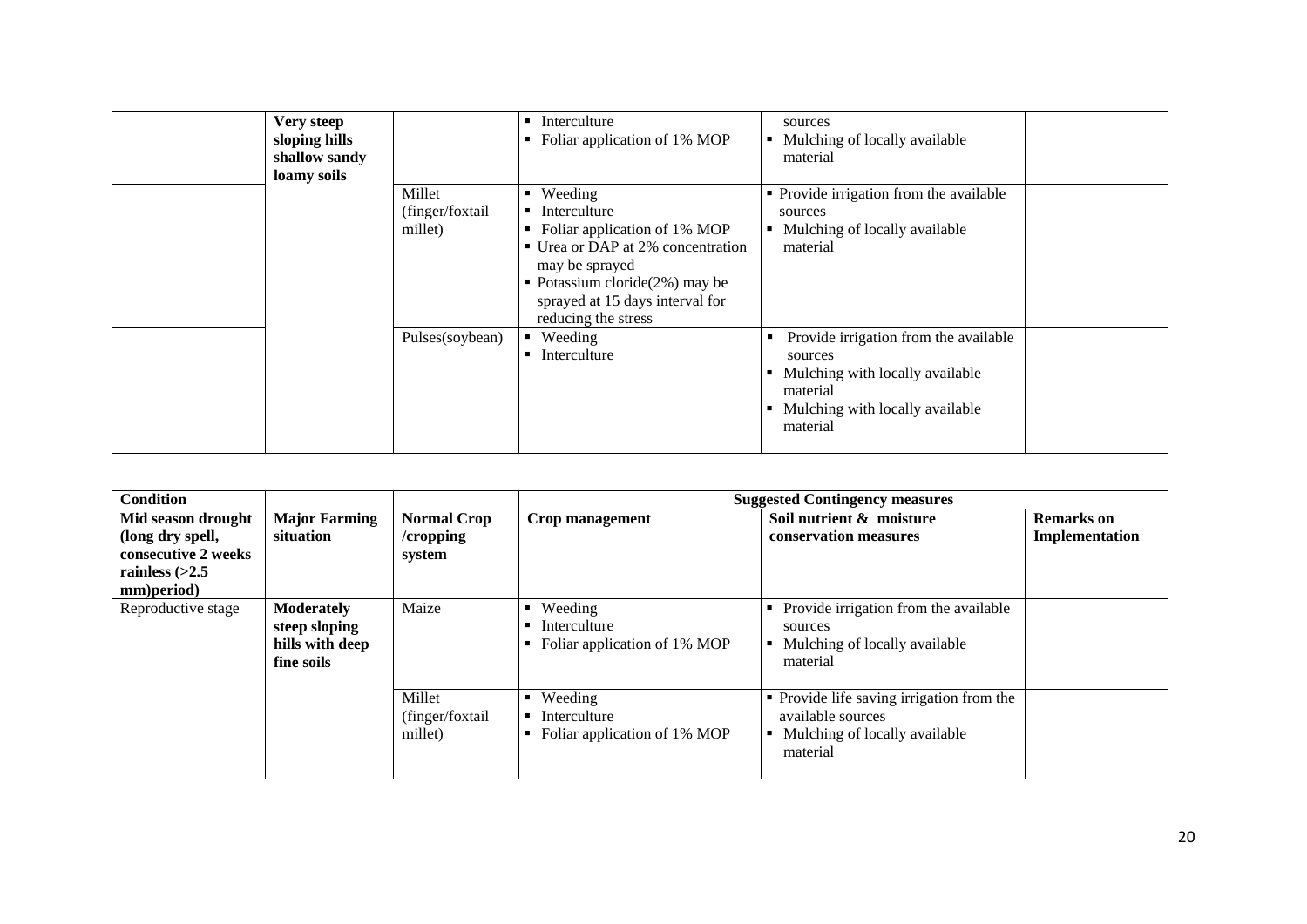|                                                             | Vegetable crops<br>Chilli, beans,<br>brinjal) | Gap filling with available<br>seedlings.<br>Foliar application of 1% MOP | Provide irrigation from the available<br>п<br>sources<br>Prefer Drip/sprinkler irrigation<br>Encourage protected cultivation<br>Mulching of locally available<br>material |  |
|-------------------------------------------------------------|-----------------------------------------------|--------------------------------------------------------------------------|---------------------------------------------------------------------------------------------------------------------------------------------------------------------------|--|
| Very steep<br>sloping hills<br>shallow sandy<br>loamy soils | Maize                                         | Weeding<br>٠<br>Interculture<br>Foliar application of 1% MOP             | Provide irrigation from the available<br>sources<br>Mulching of locally available<br>material                                                                             |  |
|                                                             | Millet<br>(finger/foxtail<br>millet)          | • Weeding<br>Interculture<br>Foliar application of 1% MOP<br>٠           | • Provide irrigation from the available<br>sources<br>Mulching of locally available<br>material                                                                           |  |

| <b>Condition</b>        |                      |                  |                                     | <b>Suggested Contingency measures</b> |                                  |
|-------------------------|----------------------|------------------|-------------------------------------|---------------------------------------|----------------------------------|
| <b>Terminal drought</b> | <b>Major Farming</b> | <b>Normal</b>    | Crop management                     | <b>Rabi Crop planning</b>             | <b>Remarks on Implementation</b> |
| (Early withdrawal of    | situation            | Crop/cropping    |                                     |                                       |                                  |
| monsoon)                |                      | system           |                                     |                                       |                                  |
|                         | <b>Moderately</b>    | WRC/TRC (Paddy)  | - Harvest at physiological          | • Planning for zero tillage           | Schemes from Line                |
|                         | steep sloping        |                  | maturity.                           | cultivation of pea, toria etc.        | Deptt./RKVY/ATMA                 |
|                         | hills with deep      |                  | Follow water conservation           | Preparation for cole                  |                                  |
|                         | fine soils           |                  | methods                             | Crops                                 |                                  |
|                         |                      |                  | Efficient use stored water for life |                                       |                                  |
|                         |                      |                  | saving irrigation                   |                                       |                                  |
|                         |                      |                  |                                     |                                       |                                  |
|                         |                      | Millet           | Harvest at physiological            | • Planning for zero tillage           |                                  |
|                         |                      | (finger/foxtail) | maturity.                           | cultivation of pea, toria etc.        |                                  |
|                         |                      | millet)          |                                     | Preparation for cole crops            |                                  |
|                         |                      |                  |                                     |                                       |                                  |
|                         |                      | Vegetables       | Give life saving irrigation.        | • Planning for zero tillage           | Schemes from Line                |
|                         |                      |                  |                                     | cultivation of pea, toria etc.        | Deptt./RKVY/ATMA                 |
|                         |                      |                  |                                     | Preparation for cole crops            |                                  |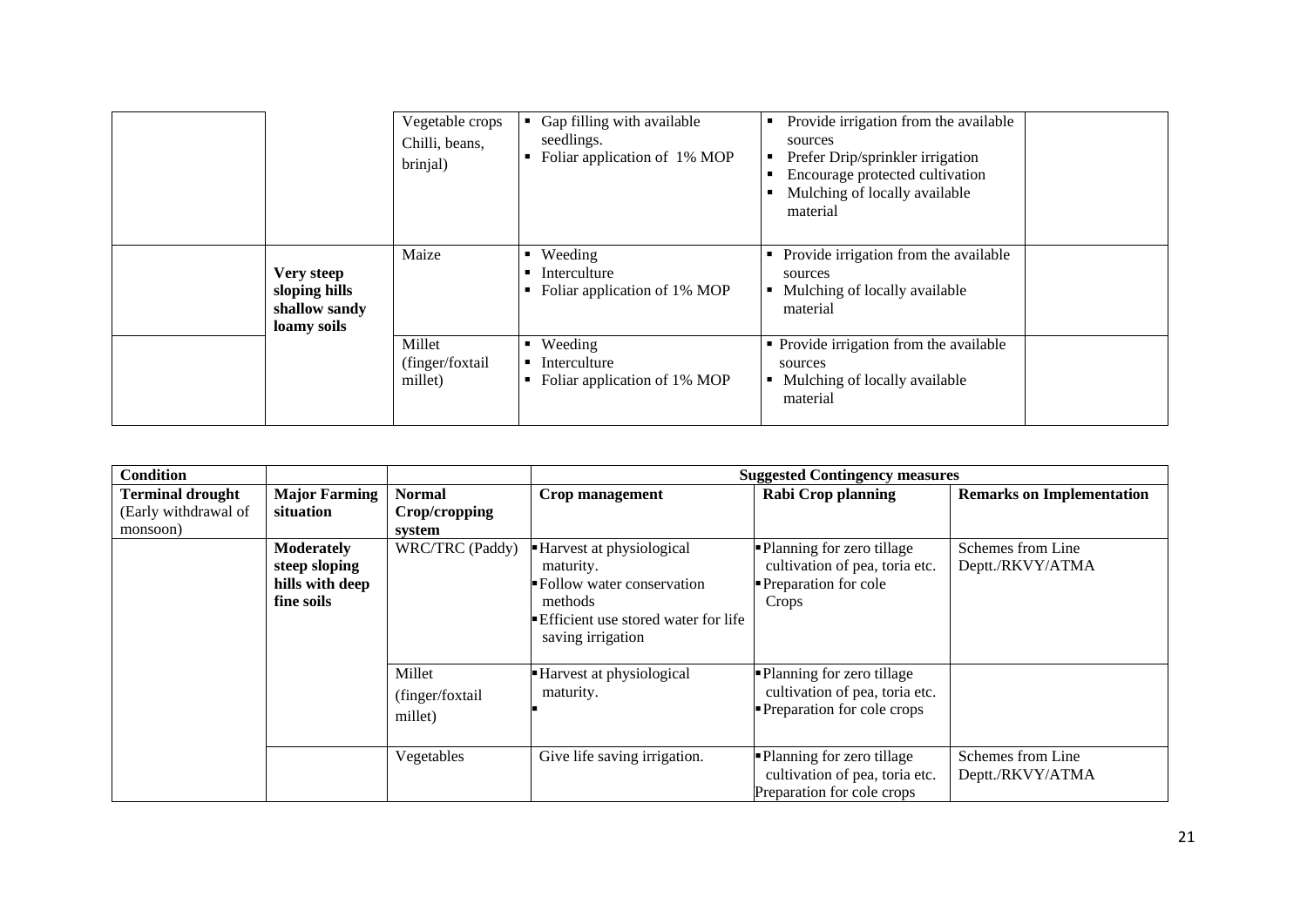| Very steep<br>sloping hills<br>shallow sandy<br>loamy soils | Ginger | • Harvest at physiological maturity | Mulching with locally<br>available mulches   |  |
|-------------------------------------------------------------|--------|-------------------------------------|----------------------------------------------|--|
|                                                             | maize  | Harvest as green cobs               | • Mulching locally available<br>green biomas |  |

#### **Normal onset of monsoon**

| <b>Condition</b>                                                                              |                                                                  |                                      | <b>Suggested Contingency measures</b>                                                                                                                                                             |                                                  |                                              |  |
|-----------------------------------------------------------------------------------------------|------------------------------------------------------------------|--------------------------------------|---------------------------------------------------------------------------------------------------------------------------------------------------------------------------------------------------|--------------------------------------------------|----------------------------------------------|--|
| Early season drought                                                                          | <b>Major Farming</b>                                             | <b>Normal</b>                        | Crop management                                                                                                                                                                                   | Soil nutrient & moisture                         | <b>Remarks</b> on                            |  |
| (Normal onset)                                                                                | situation                                                        | Crop/croppin                         |                                                                                                                                                                                                   | conservation measures                            | Implementation                               |  |
|                                                                                               |                                                                  | g system                             |                                                                                                                                                                                                   |                                                  |                                              |  |
| <b>Normal onset</b><br>followed by 15-20<br>days dry spell after<br>sowing leading to<br>poor | <b>Moderately steep</b><br>sloping hills with<br>deep fine soils | WRC/TRC<br>(Paddy)                   | Gap filling<br>٠<br>Weeding to be done<br>Foliar application of 1% MOP<br>Application of organic manure,<br>٠<br>wherever possible<br>Timely plant protection of measures for                     | Provide irrigation from the<br>available sources | Schemes from<br>Line Deptt.<br>/RKVY/ATMA    |  |
| germination/crop<br>stand etc.                                                                |                                                                  | Millet<br>(finger/foxtail<br>millet) | brown spot, thrips<br>Gap filling<br>$\blacksquare$<br>Weeding<br>٠<br>Foliar application of 1% MOP<br>Application of organic manure,<br>wherever possible                                        | Provide irrigation from the<br>available sources |                                              |  |
|                                                                                               |                                                                  | Off season<br>vegetable crop         | Mulching with locally available material<br>Foliar application of 1% MOP                                                                                                                          | Provide irrigation from the<br>available sources | Protected<br>cultivation to be<br>promotteed |  |
|                                                                                               | Very steep<br>sloping hills<br>shallow sandy<br>loamy soils      | WRC/TRC<br>(Paddy)                   | Weeding to be done<br>٠<br>Foliar application of 1% MOP<br>Application of organic manure,<br>$\blacksquare$<br>wherever possible<br>Timely plant protection of measures for<br>brown spot, thrips | Provide irrigation from the<br>available sources | Schemes from<br>Line Deptt.<br>/RKVY/ATMA    |  |
|                                                                                               |                                                                  | Millet<br>(finger/foxtail            | Gap filling<br>٠<br>• Weeding                                                                                                                                                                     |                                                  |                                              |  |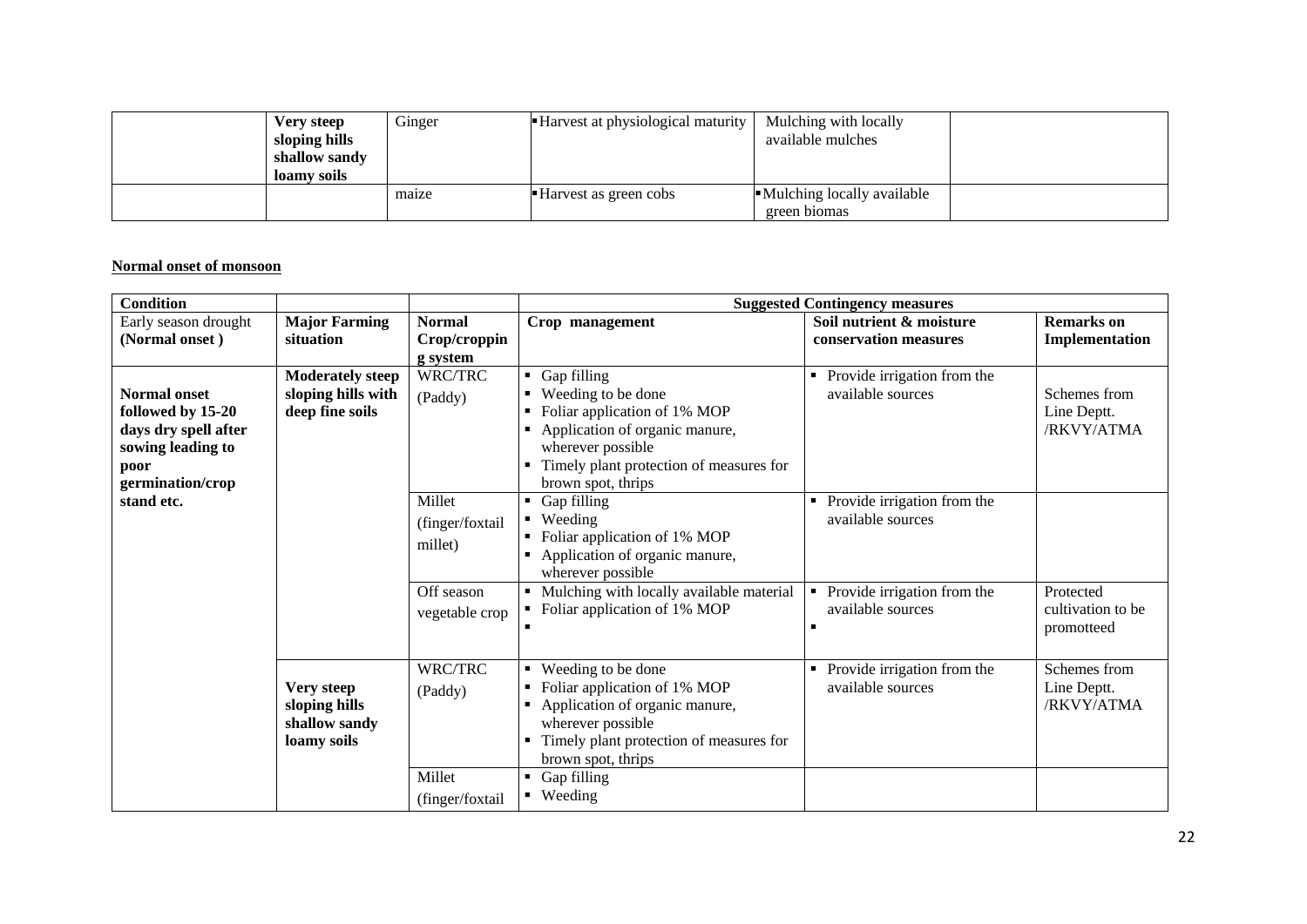|  | millet)                      | wherever possible | Foliar application of 1% MOP<br>Application of organic manure,           |                                                  |                                                                                              |
|--|------------------------------|-------------------|--------------------------------------------------------------------------|--------------------------------------------------|----------------------------------------------------------------------------------------------|
|  | Off season<br>vegetable crop | <b>I</b>          | Mulching with locally available material<br>Foliar application of 1% MOP | Provide irrigation from the<br>available sources | Protected<br>cultivation to be<br>promoted<br>Promoted rain<br>water harvesting<br>structure |

| <b>Condition</b>                                                                                |                                                                     |                                           |                                                                                                                            | <b>Suggested Contingency measures</b>                                                     |                                           |
|-------------------------------------------------------------------------------------------------|---------------------------------------------------------------------|-------------------------------------------|----------------------------------------------------------------------------------------------------------------------------|-------------------------------------------------------------------------------------------|-------------------------------------------|
| Mid season drought<br>(long dry spell,<br>consecutive 2 weeks<br>rainless $(>2.5$<br>mm)period) | <b>Major Farming</b><br>situation                                   | <b>Normal Crop</b><br>/cropping<br>system | Crop management                                                                                                            | Soil nutrient & moisture<br>conservation measures                                         | <b>Remarks</b> on<br>Implementation       |
| Vegetative stage                                                                                | <b>Moderately</b><br>steep sloping<br>hills with deep<br>fine soils | WRC/TRC<br>(Paddy)                        | ■ Weeding to be done<br>Foliar application of 1% MOP<br>Timely plant protection of<br>٠<br>measures for brown spot, thrips | Provide irrigation from the available<br>sources                                          | Schemes from Line<br>Deptt.<br>/RKVY/ATMA |
|                                                                                                 |                                                                     | Millet<br>(finger/foxtail<br>millet)      | • Weeding<br>Foliar application of 1% MOP                                                                                  | • Provide irrigation from the available<br>sources                                        |                                           |
|                                                                                                 |                                                                     | WRC/TRC<br>(Paddy)                        | ■ Weeding to be done<br>Foliar application of 1% MOP<br>Timely plant protection of<br>٠<br>measures for brown spot, thrips | Provide irrigation from the available<br>٠<br>sources                                     |                                           |
|                                                                                                 | Very steep<br>sloping hills<br>shallow sandy<br>loamy soils         | Millet<br>(finger/foxtail<br>millet)      | $\blacksquare$ Weeding<br>Foliar application of 1% MOP<br>٠                                                                | • Provide irrigation from the available<br>sources                                        |                                           |
|                                                                                                 |                                                                     | Maize                                     | $\blacksquare$ weeding                                                                                                     | • Mulching with locally available<br>biomass<br>• Give life saving irrigation if possible |                                           |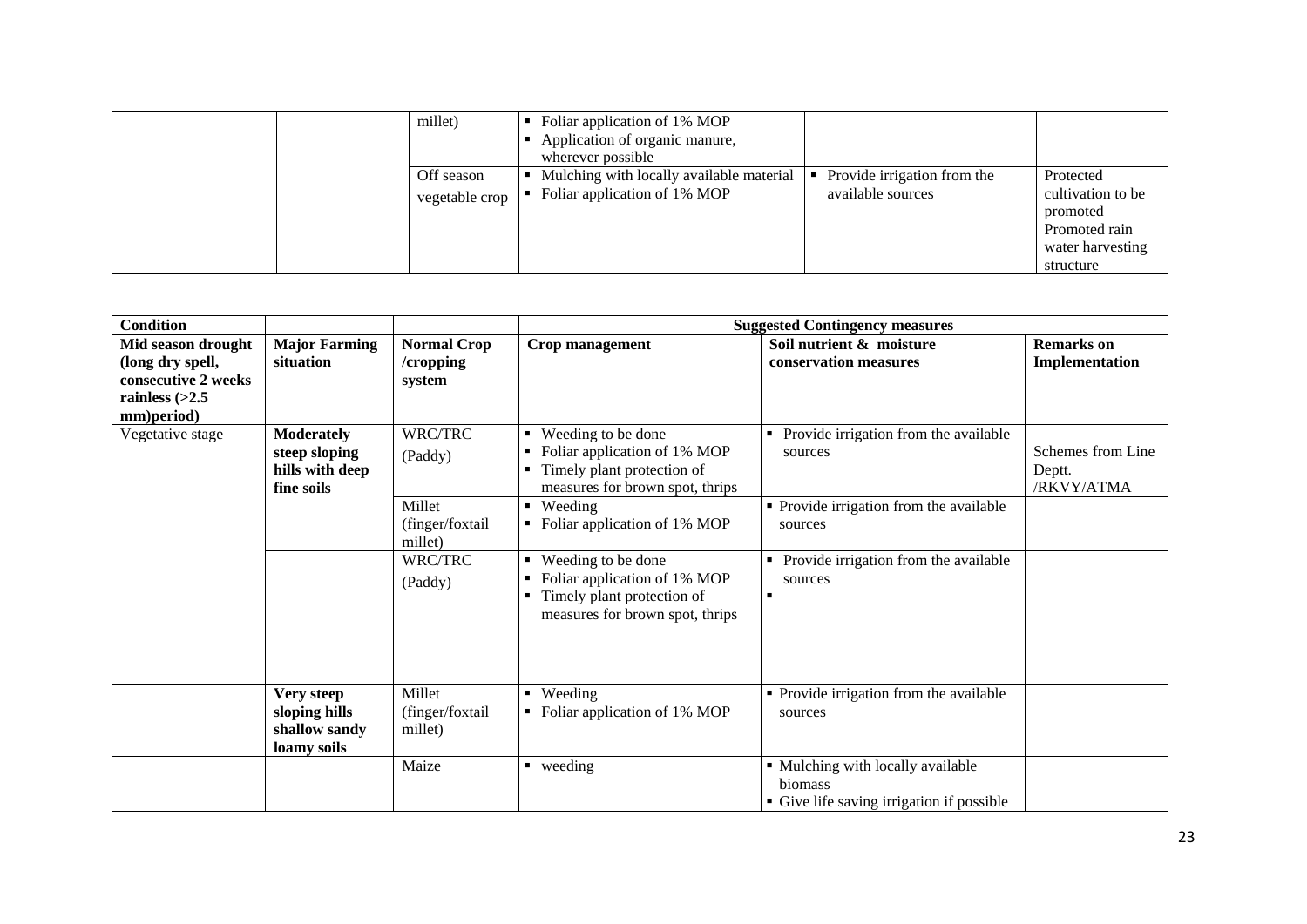| <b>Condition</b>                                                                                |                                                                     |                                           | <b>Suggested Contingency measures</b>                                                                                       | $\blacksquare$                                                                                |                                           |
|-------------------------------------------------------------------------------------------------|---------------------------------------------------------------------|-------------------------------------------|-----------------------------------------------------------------------------------------------------------------------------|-----------------------------------------------------------------------------------------------|-------------------------------------------|
| Mid season drought<br>(long dry spell,<br>consecutive 2 weeks<br>rainless $(>2.5$<br>mm)period) | <b>Major Farming</b><br>situation                                   | <b>Normal Crop</b><br>/cropping<br>system | Crop management                                                                                                             | Soil nutrient & moisture<br>conservation measures                                             | <b>Remarks</b> on<br>Implementation       |
| Reproductive stage                                                                              | <b>Moderately</b><br>steep sloping<br>hills with deep<br>fine soils | WRC/TRC<br>(Paddy)<br>Millet              | Foliar application of 1% MOP<br>٠<br>Timely plant protection of<br>measures for gundhi bug,<br>Foliar application of 1% MOP | • Provide irrigation from the available<br>sources<br>• Provide irrigation from the available | Schemes from Line<br>Deptt.<br>/RKVY/ATMA |
|                                                                                                 |                                                                     | (finger/foxtail<br>millet)                |                                                                                                                             | sources                                                                                       |                                           |
|                                                                                                 | Very steep<br>sloping hills<br>shallow sandy<br>loamy soils         | Jhum paddy                                | Foliar application of 1% MOP<br>Timely plant protection of<br>measures for gundhi bug,                                      | Provide irrigation from the available<br>٠<br>sources                                         |                                           |
|                                                                                                 |                                                                     | Millet<br>(finger/foxtail<br>millet       | Foliar application of 1% MOP<br>Weeding and interculture<br>operations                                                      | Provide irrigation from the available<br>٠<br>sources                                         |                                           |

| <b>Condition</b>        |                 |                 | <b>Suggested Contingency measures</b>    |                                   |                   |  |
|-------------------------|-----------------|-----------------|------------------------------------------|-----------------------------------|-------------------|--|
| <b>Terminal drought</b> | Major Farming   | <b>Normal</b>   | Crop management                          | <b>Rabi Crop planning</b>         | <b>Remarks</b> on |  |
| (Early withdrawal of    | situation       | Crop/cropping   |                                          |                                   | Implementation    |  |
| monsoon)                |                 | system          |                                          |                                   |                   |  |
|                         | Moderately      | WRC/TRC (Paddy) | <b>Harvest at physiological maturity</b> | • Planning for zero tillage       | Schemes from Line |  |
|                         | steep sloping   |                 |                                          | cultivation of pea, toria etc.    | Deptt./RKVY/ATMA  |  |
|                         | hills with deep |                 |                                          | <b>Preparation for cole crops</b> |                   |  |
|                         | fine soils      | Millet          | <b>Harvest at physiological maturity</b> | • Planning for zero tillage       |                   |  |
|                         |                 | (finger/foxtail |                                          | cultivation of pea, toria etc.    |                   |  |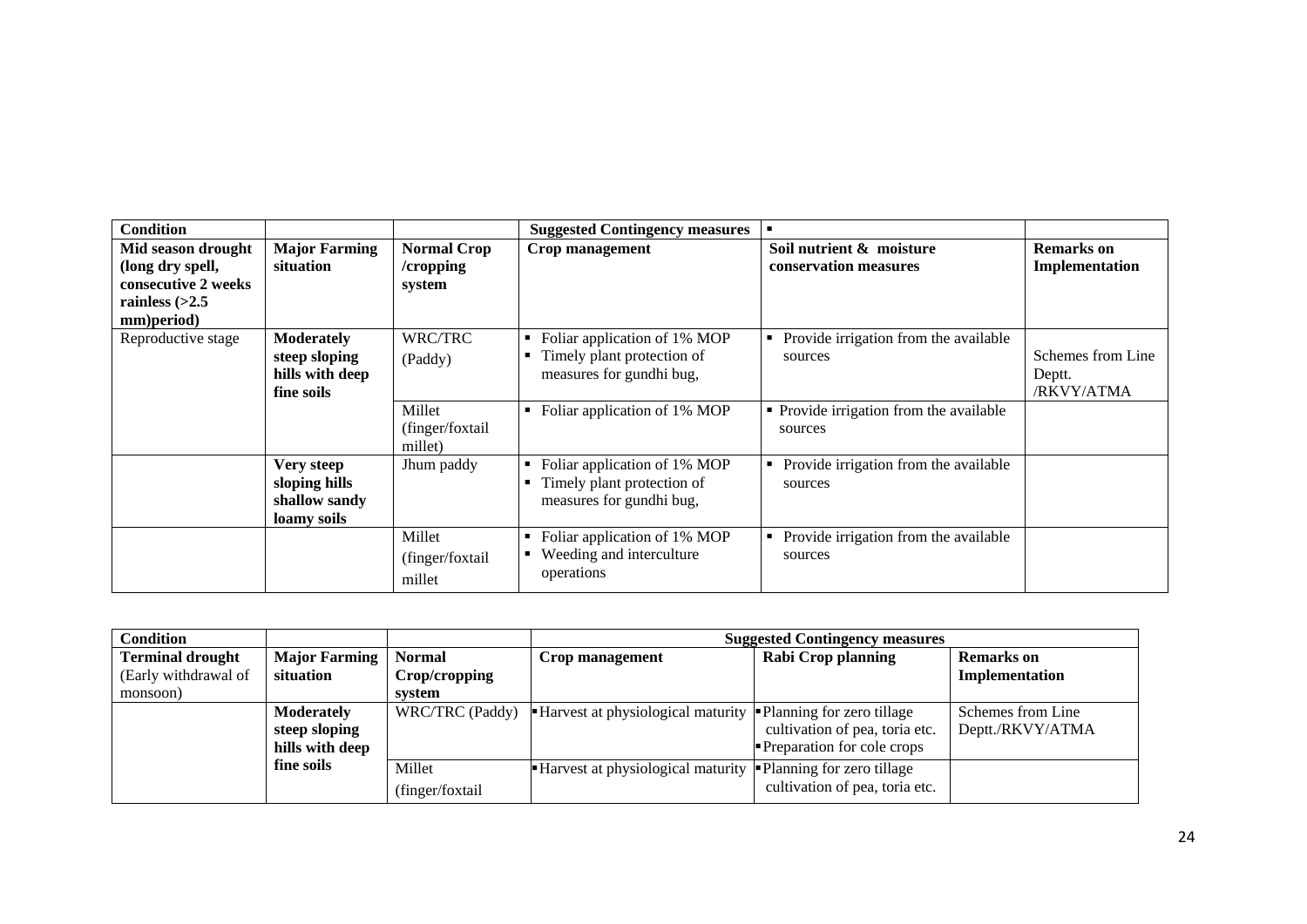|                                                             | millet)         |                                                                                                                                                      | <b>Preparation for cole crops</b>                                                                  |                                       |
|-------------------------------------------------------------|-----------------|------------------------------------------------------------------------------------------------------------------------------------------------------|----------------------------------------------------------------------------------------------------|---------------------------------------|
|                                                             | WRC/TRC (Paddy) | Harvest at physiological maturity                                                                                                                    | • Planning for zero tillage<br>cultivation of pea, toria etc.<br><b>Preparation for cole crops</b> | Schemes from Line<br>Deptt./RKVY/ATMA |
| Very steep<br>sloping hills<br>shallow sandy<br>loamy soils | Jhum paddy      | Foliar application of 1% MOP<br>Timely plant protection of<br>measures for gundhi bug, if<br>grain filling is severly affected<br>harvest for fodder | • Planning for zero tillage<br>cultivation of pea, toria etc.<br>Preparation for cole crops        |                                       |
|                                                             | maize           | $\blacksquare$ In situ moisture<br>conservation, mulching with<br>locally available biomass                                                          | • Planning for zero tillage<br>cultivation of pea, toria etc.<br><b>Preparation for cole crops</b> |                                       |

## **2.1.6 Pre-monsoon Normal**

| <b>Condition</b>                                                                                                                 |                                                                  |                                          | <b>Suggested Contingency measures</b>    |                                                                                                                                                                                       |                                                                                                                    |  |
|----------------------------------------------------------------------------------------------------------------------------------|------------------------------------------------------------------|------------------------------------------|------------------------------------------|---------------------------------------------------------------------------------------------------------------------------------------------------------------------------------------|--------------------------------------------------------------------------------------------------------------------|--|
| Mid season<br>drought<br>(Long dry<br>spell<br>consecutive 2<br>weeks rainless<br>long dry )<br>At flowering /<br>fruiting stage | <b>Major Farming</b><br>situation                                | <b>Normal</b><br>Crop/cropping<br>system | Crop management                          | Soil nutrient & moisture conservation measures                                                                                                                                        | <b>Remarks</b> on<br>Implementation                                                                                |  |
|                                                                                                                                  | <b>Moderately steep</b><br>sloping hills with<br>deep fine soils | <b>Maize</b>                             | Weeding/intercultural<br>operations etc. | In situ moisture conservation, mulching with locally<br>available bio mass<br>give 1 supplementary irrigation if possible $\&$ plant<br>protection measures for stem borer and aphids | Link department<br>of Agriculture,<br>KVKs, and<br>NGOs for supply<br>of seeds and<br>trainings to the<br>farmers. |  |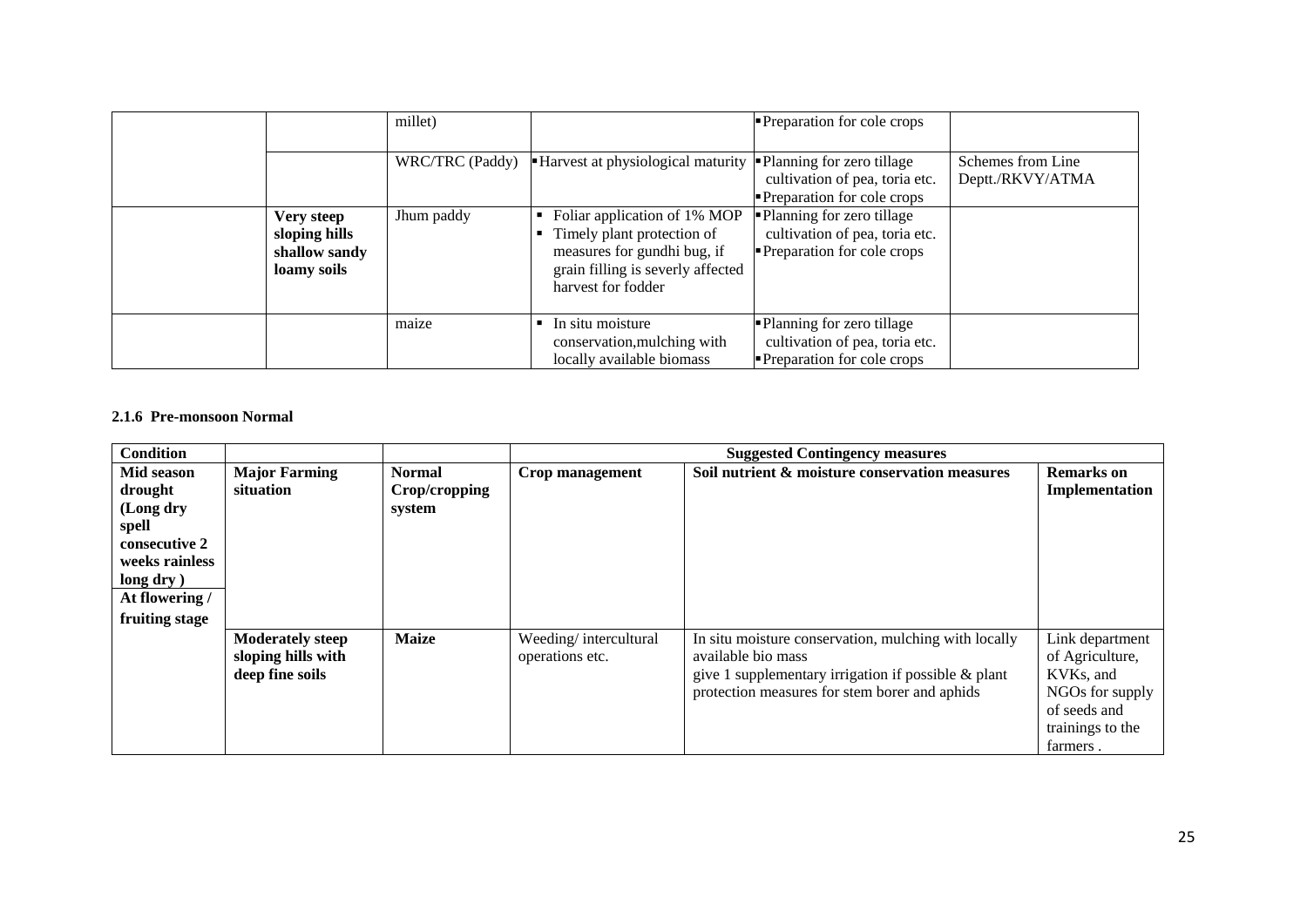|                                                          | <b>Ginger</b> | Earthing up, weed<br>management          | Plant protection measures for leaf spot<br>Give life saving irrigation if possible/mulching and<br>roughing out unhealthy and disease infected plants.                                |  |
|----------------------------------------------------------|---------------|------------------------------------------|---------------------------------------------------------------------------------------------------------------------------------------------------------------------------------------|--|
|                                                          | <b>WRC</b>    | Weeding / interculture<br>operations     | Give life saving irrigation if possible                                                                                                                                               |  |
| Very steep sloping<br>hills shallow sandy<br>loamy soils | Finger millet | Weeding and interculture<br>operations   |                                                                                                                                                                                       |  |
|                                                          | Maize         | Weeding/intercultural<br>operations etc. | In situ moisture conservation, mulching with locally<br>available bio mass<br>give 1 supplementary irrigation if possible $\&$ plant<br>protection measures for stem borer and aphids |  |
|                                                          | pulses        | Weeding/intercultural<br>operations etc. | If possible give life saving irrigation                                                                                                                                               |  |

#### **Drought - Irrigated situation-- not applicable**

| <b>Condition</b>       |                      |                             | <b>Suggested Contingency measures</b> |                                       |                   |  |
|------------------------|----------------------|-----------------------------|---------------------------------------|---------------------------------------|-------------------|--|
|                        | <b>Major Farming</b> | <b>Normal Crop/cropping</b> | Change in crop/cropping               | <b>Agronomic measures</b>             | <b>Remarks</b> on |  |
|                        | situation            | system                      | system                                |                                       | Implementation    |  |
| <b>Delayed release</b> | <b>NA</b>            |                             |                                       |                                       |                   |  |
| of water in            |                      |                             |                                       |                                       |                   |  |
| canals due to          |                      |                             |                                       |                                       |                   |  |
| low rainfall           |                      |                             |                                       |                                       |                   |  |
|                        |                      |                             |                                       |                                       |                   |  |
|                        |                      |                             |                                       |                                       |                   |  |
| <b>Condition</b>       |                      |                             |                                       | <b>Suggested Contingency measures</b> |                   |  |
|                        | <b>Major Farming</b> | <b>Normal Crop/cropping</b> | Change in crop/cropping               | <b>Agronomic measures</b>             | <b>Remarks</b> on |  |
|                        | situation            | system                      | system                                |                                       | Implementation    |  |
| <b>Limited release</b> | <b>NA</b>            |                             |                                       |                                       |                   |  |
| of water in            |                      |                             |                                       |                                       |                   |  |
| canals due to          |                      |                             |                                       |                                       |                   |  |
| low rainfall           |                      |                             |                                       |                                       |                   |  |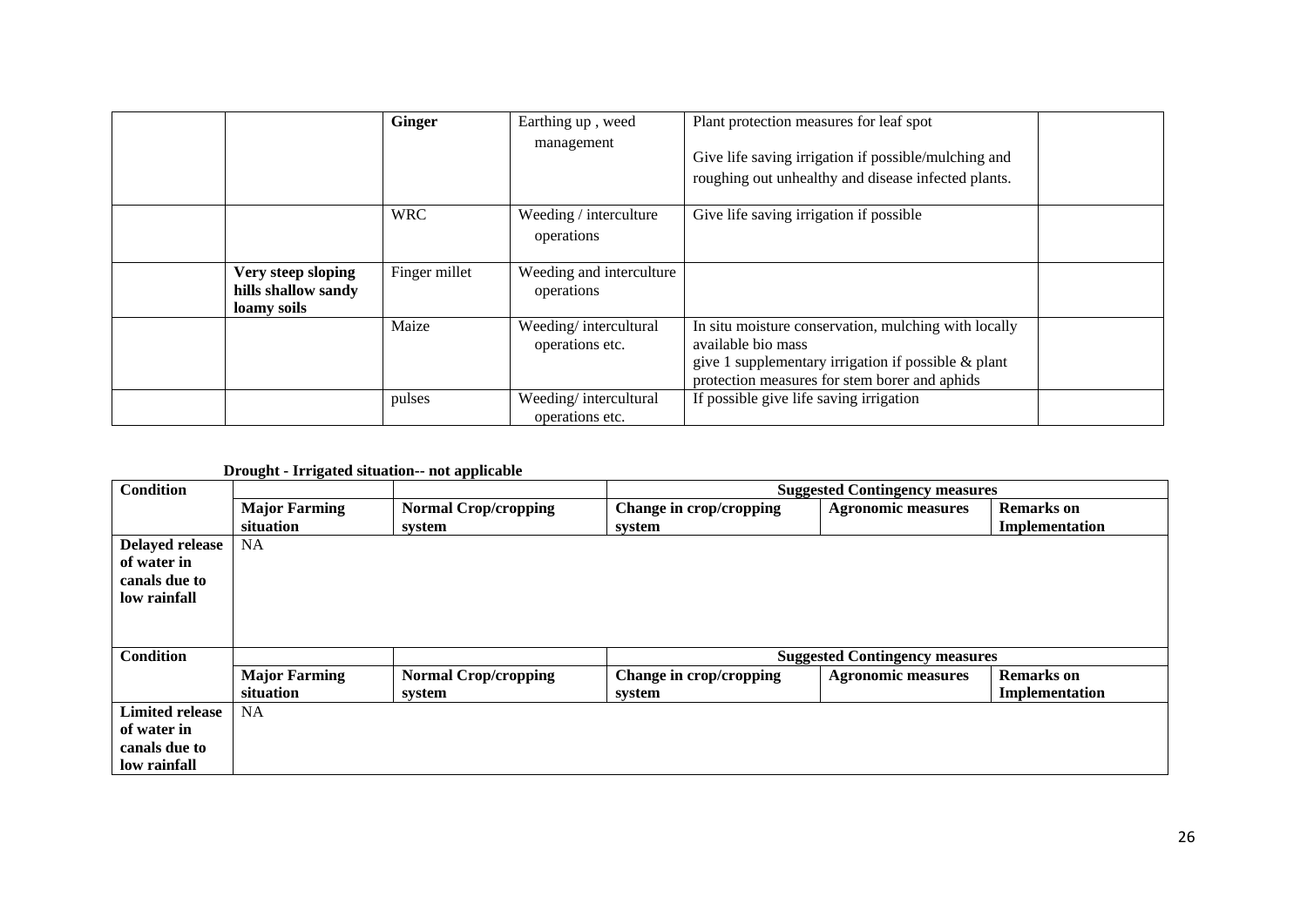| Condition           |                      |                             |                         | <b>Suggested Contingency measures</b> |                   |
|---------------------|----------------------|-----------------------------|-------------------------|---------------------------------------|-------------------|
|                     | <b>Major Farming</b> | <b>Normal Crop/cropping</b> | Change in crop/cropping | <b>Agronomic measures</b>             | <b>Remarks</b> on |
|                     | situation            | system                      | system                  |                                       | Implementation    |
| <b>Insufficient</b> | NA                   |                             |                         |                                       |                   |
| flow of water in    |                      |                             |                         |                                       |                   |
| <b>streams</b>      |                      |                             |                         |                                       |                   |

**2.2 Unusual rains (untimely, unseasonal etc)** (for both rainfed and irrigated situations) - **NA**

## **2.3 Floods: Not Applicable**

#### **2.4 Extreme events- Hailstorm**

| <b>Extreme event type</b> | Suggested contingency measure <sup>r</sup> |                         |                           |                            |  |
|---------------------------|--------------------------------------------|-------------------------|---------------------------|----------------------------|--|
|                           | <b>Seedling / nursery stage</b>            | <b>Vegetative stage</b> | <b>Reproductive stage</b> | <b>At harvest</b>          |  |
| <b>Hailstorm</b>          |                                            |                         |                           |                            |  |
| Tomato                    | NA                                         | NA                      | NA                        | Harvest and value addition |  |
| Pineapple                 | <b>NA</b>                                  | NA                      | NA                        | Harvest and value addition |  |
| Cucurbits                 | NA                                         |                         | NA                        | Feeds for pigs and cattles |  |
|                           |                                            |                         |                           |                            |  |

**\* Other extreme events are not applicable in this districtfe**

#### **2.5 Contingent strategies for Livestock, Poultry & Fisheries**

#### **2.5.1 Livestock**

|                              | <b>Suggested contingency measures</b>          |                                                  |                               |  |  |
|------------------------------|------------------------------------------------|--------------------------------------------------|-------------------------------|--|--|
|                              | <b>Before the event</b>                        | During the event                                 | After the event               |  |  |
| Drought/                     |                                                |                                                  |                               |  |  |
| Lean period (Oct-March)      |                                                |                                                  |                               |  |  |
| Feed and fodder availability |                                                | Utilizing fodder from perennial trees and        | Use of non conventional       |  |  |
|                              | Encourage perennial fodder on bunds and        | Fodder bank reserves                             | fodders.                      |  |  |
|                              | waste land on community basis                  | Transporting excess fodder from adjoining        | Use of feed mixtures and feed |  |  |
|                              | Establishing fodder banks, encouraging hedge   | districts                                        | blocks Availing Insurance     |  |  |
|                              | row species for fodder crops                   | Use of non conventional fodders.                 |                               |  |  |
|                              | Preparation of Hay                             | Use of feed mixtures and feed blocks Culling     |                               |  |  |
|                              |                                                | unproductive livestock                           |                               |  |  |
| Drinking water               | Roof top water harvesting, Preserving water in | Judicious use of water, Using preserved water in | Maintenance/cleaning of       |  |  |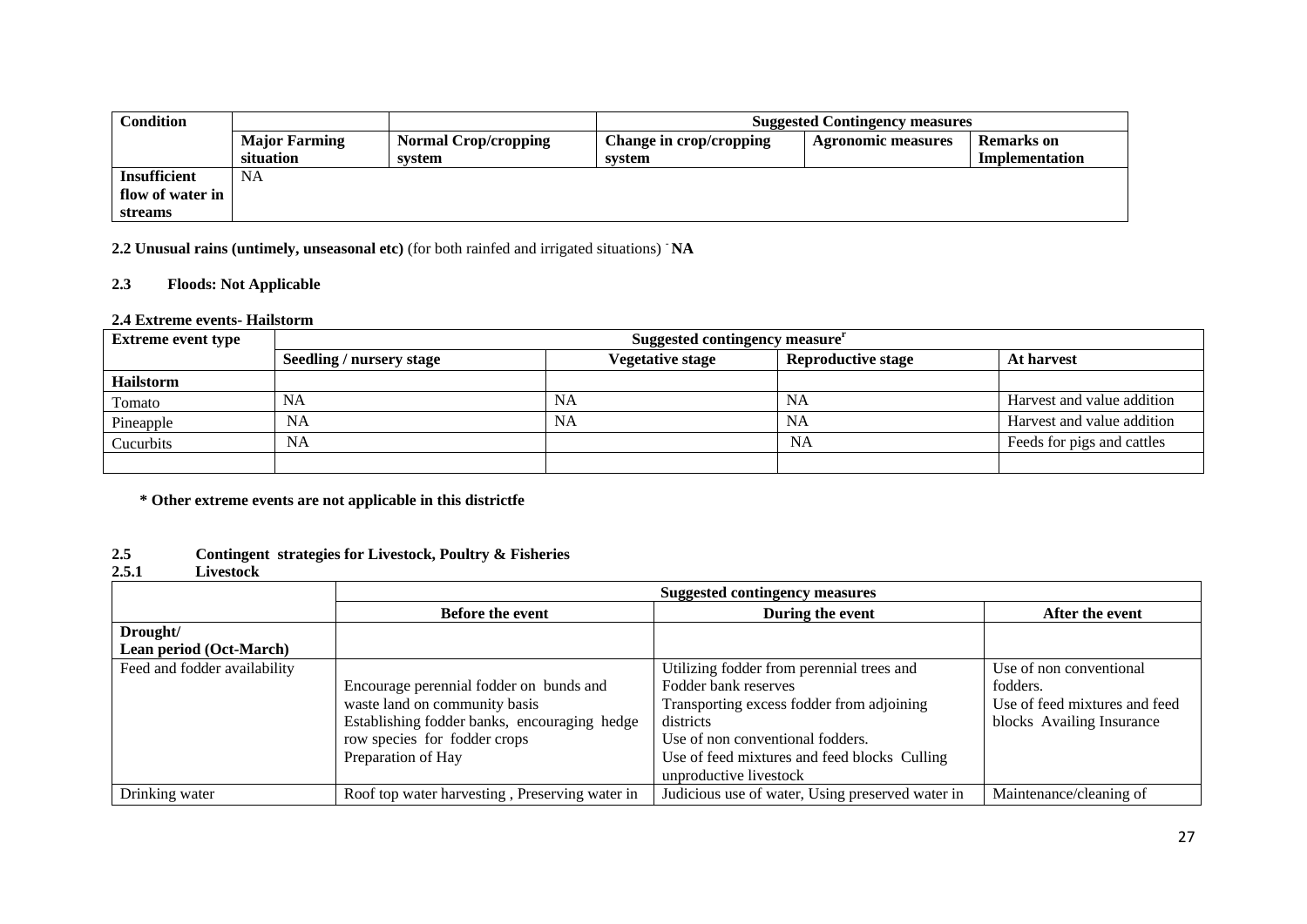|                                   | the tank for drinking purpose                                                                                                  | the tanks for drinking purpose, recycling of<br>household used water.                             | community reservoirs/village<br>ponds               |
|-----------------------------------|--------------------------------------------------------------------------------------------------------------------------------|---------------------------------------------------------------------------------------------------|-----------------------------------------------------|
| Health and disease management     | Insurance, Veterinary preparedness with<br>medicines and vaccines, organizing vaccination<br>camps and mineral supplementation | Conducting mass animal Health Camps and<br>treating the affected one, mineral<br>supplementation. | Culling sick animals and<br>mineral supplementation |
| <b>Floods</b>                     | Not applicable                                                                                                                 |                                                                                                   |                                                     |
| Feed and fodder availability      |                                                                                                                                |                                                                                                   |                                                     |
| Drinking water                    |                                                                                                                                |                                                                                                   |                                                     |
| Health and disease management     |                                                                                                                                |                                                                                                   |                                                     |
| Cyclone                           | Not applicable                                                                                                                 |                                                                                                   |                                                     |
| Feed and fodder availability      |                                                                                                                                |                                                                                                   |                                                     |
| Drinking water                    |                                                                                                                                |                                                                                                   |                                                     |
| Health and disease management     |                                                                                                                                |                                                                                                   |                                                     |
| Heat wave and cold wave           | Not applicable                                                                                                                 |                                                                                                   |                                                     |
| Shelter/environment<br>management |                                                                                                                                |                                                                                                   |                                                     |
| Health and disease management     |                                                                                                                                |                                                                                                   |                                                     |
|                                   |                                                                                                                                |                                                                                                   |                                                     |

s based on forewarning wherever available

| (i) Shallow water depth due to    | Increase the depth and width of         | Reduce the stocking density of        | Early harvest of the cultured fish stock and the   |
|-----------------------------------|-----------------------------------------|---------------------------------------|----------------------------------------------------|
| insufficient rains/inflow         | trenches by 50-80 cm for cultivable     | cultivable fish spp. in rice cum fish | field is prepared for next crop.                   |
|                                   | fish species in rice cum fish farming   | farming system.                       |                                                    |
|                                   | system.                                 |                                       |                                                    |
| (ii) Changes in water quality     |                                         |                                       |                                                    |
| (iii) Any other                   |                                         |                                       |                                                    |
| <b>B.</b> Aquaculture             |                                         |                                       |                                                    |
| (i) Shallow water in ponds due to | De-silting, repair of bunds of existing | Integrated farming, air breathing     | Pond preparation for the next crop after early     |
| insufficient rains/inflow         | ponds, rain water harvesting, liming    | fish culture to be practiced, avoid   | harvest, Maintain proper water quality parameters. |
|                                   | and adopt low stocking density of       | fertilization and manuring on         |                                                    |
|                                   | cultivable fish, deepening of ponds by  | supplementary basis, feeding          |                                                    |
|                                   | 1.5 -2metres, restrict use of Manures   | should be minimum to avoid            |                                                    |
|                                   | and fertilizers, Channelsing water to   | organic loading, short term           |                                                    |
|                                   | pond if possible, Maintain proper       | aquaculture with medium and           |                                                    |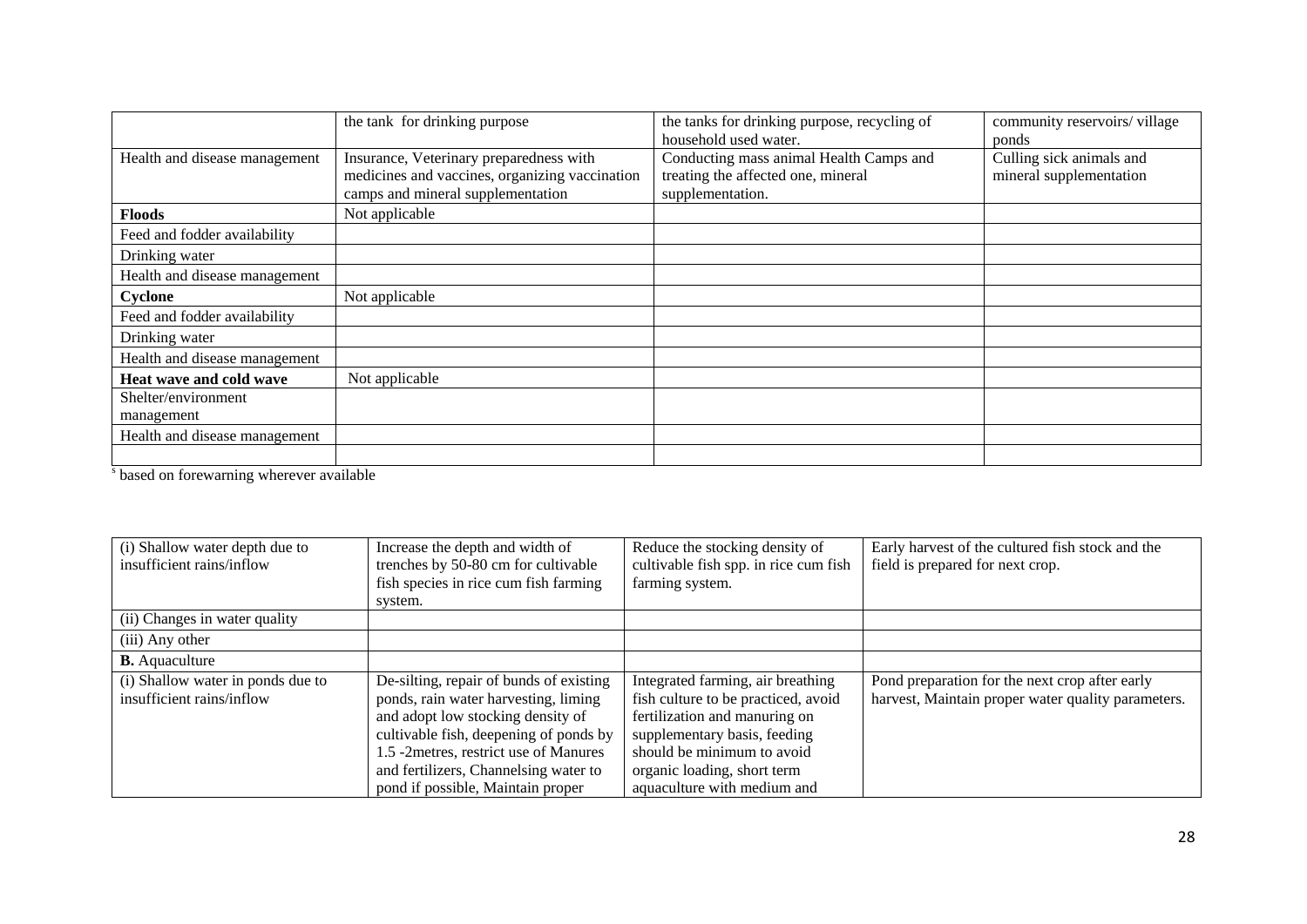|                                      | water quality                          | minor carps, Maintain proper water |                                                 |
|--------------------------------------|----------------------------------------|------------------------------------|-------------------------------------------------|
|                                      |                                        | quality                            |                                                 |
| (ii) Impact of salt load build up in | Rain water harvesting,                 | Rain water harvesting,             | Control feeding to avoid waste accumulation and |
| ponds / change in water quality      | deepening, desilting of existing water | deepening, desilting of existing   | eutrofication                                   |
|                                      | bodies and removal of debris           | water bodies and removal of debris |                                                 |
| (iii) Any other                      |                                        |                                    |                                                 |
| 2) Floods                            | Not Applicable                         |                                    |                                                 |
| 3. Cyclone / Tsunami                 | Not Applicable                         |                                    |                                                 |
| 4. Heat wave and cold wave           | Not Applicable                         |                                    |                                                 |

<sup>a</sup> based on forewarning wherever available

## **2.5.2 Poultry**

|                               |                                       |                     |                                | Convergence/linkages with ongoing |
|-------------------------------|---------------------------------------|---------------------|--------------------------------|-----------------------------------|
|                               | <b>Suggested contingency measures</b> |                     | programs, if any               |                                   |
|                               | Before the event <sup>a</sup>         | During the event    | After the event                |                                   |
| <b>Drought</b>                |                                       |                     | $\overline{\phantom{a}}$       | ٠                                 |
| Shortage of feed ingredients  |                                       | Utilizing from feed | Nutritional supplementation to |                                   |
|                               | Procurement and storage               | reserve banks,      | poultry                        |                                   |
|                               | of feed ingredients,                  | nutritional         |                                |                                   |
|                               | Establishing feed reserve             | supplementation to  |                                |                                   |
|                               | Bank                                  | poultry             |                                |                                   |
| Drinking water                | Arrangement for drinking              | Judicious use of    |                                |                                   |
|                               | water, Roof top water                 | water, providing B- |                                |                                   |
|                               | harvesting, Preserving                | complex and Vit.C   |                                |                                   |
|                               | water in the tank for                 | in water            |                                |                                   |
|                               | drinking purpose                      |                     |                                |                                   |
| Health and disease management | <b>Insurance and Emergency</b>        | Sanitation and      | Culling affected birds, Mass   |                                   |
|                               | Veterinary preparedness               | Hygiene             | vaccination                    |                                   |
|                               | with medicines and                    |                     |                                |                                   |
|                               | vaccination to birds                  |                     |                                |                                   |
| <b>Floods</b>                 | Not applicable                        |                     |                                |                                   |
| Cyclone                       | Not applicable                        |                     |                                |                                   |
| Heat wave and cold wave       | Not applicable                        |                     |                                |                                   |
|                               |                                       |                     |                                |                                   |

<sup>a</sup> based on forewarning wherever available